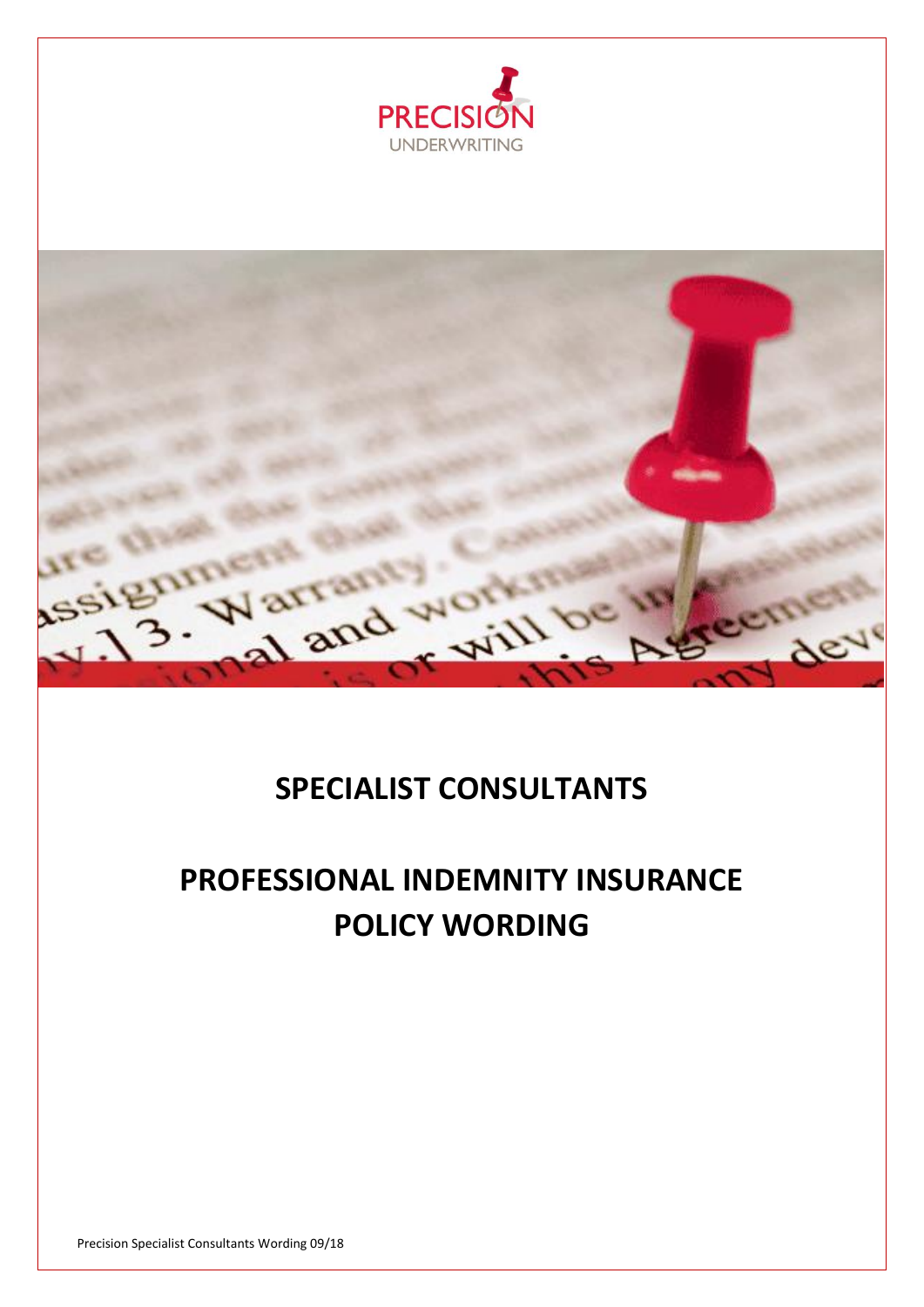

## **THIS IS A CLAIMS MADE POLICY OF INSURANCE**

## **Important Information**

Please find attached your Professional Indemnity Insurance Policy. Please read carefully and contact **Us**immediately should **You** have any questions.

This policy is issued by Precision Underwriting (UK) Limited on behalf of Axis Specialty Europe SE. The Policy, **Schedule** and Endorsements shall be read as one contract and any word or expression to which a specific meaning has been attached in any part of the Policy, **Schedule** and Endorsements shall bear the same meaning wherever it may appear.

The Policy terms and conditions detail how **Claims** should be reported and how they will be handled, in particular, **You** must comply with condition 8.2 - Notification. If **You** fail to do so, we may not pay **Your Claim**, or any payment could be reduced.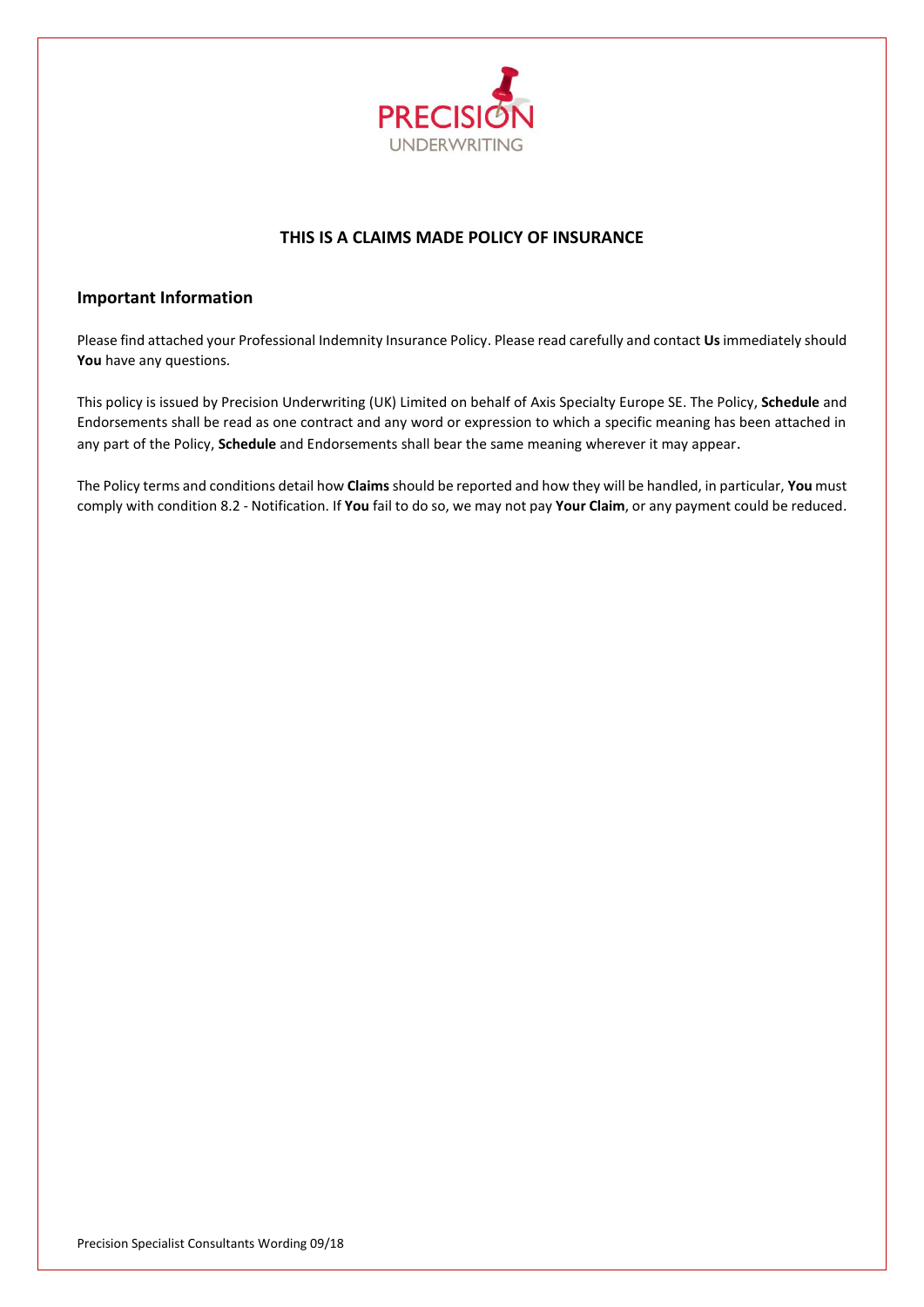

| 1. |      |  |  |
|----|------|--|--|
| 2. | 2.1  |  |  |
|    | 2.2  |  |  |
| 3. |      |  |  |
| 4. |      |  |  |
|    | 4.1  |  |  |
|    | 4.2  |  |  |
|    | 4.3  |  |  |
| 5. |      |  |  |
| 6. | 6.1  |  |  |
|    |      |  |  |
|    | 6.2  |  |  |
|    | 6.3  |  |  |
|    | 6.4  |  |  |
|    | 6.5  |  |  |
| 7. | 7.1  |  |  |
|    | 7.2  |  |  |
|    | 7.3  |  |  |
|    | 7.4  |  |  |
|    | 7.5  |  |  |
|    | 7.6  |  |  |
|    | 7.7  |  |  |
|    | 7.8  |  |  |
|    | 7.9  |  |  |
|    | 7.10 |  |  |
|    | 7.11 |  |  |
|    | 7.12 |  |  |
|    | 7.13 |  |  |
|    | 7.14 |  |  |
|    | 7.15 |  |  |
|    | 7.16 |  |  |
|    | 7.17 |  |  |
|    | 7.18 |  |  |
|    | 7.19 |  |  |
|    | 7.20 |  |  |
|    |      |  |  |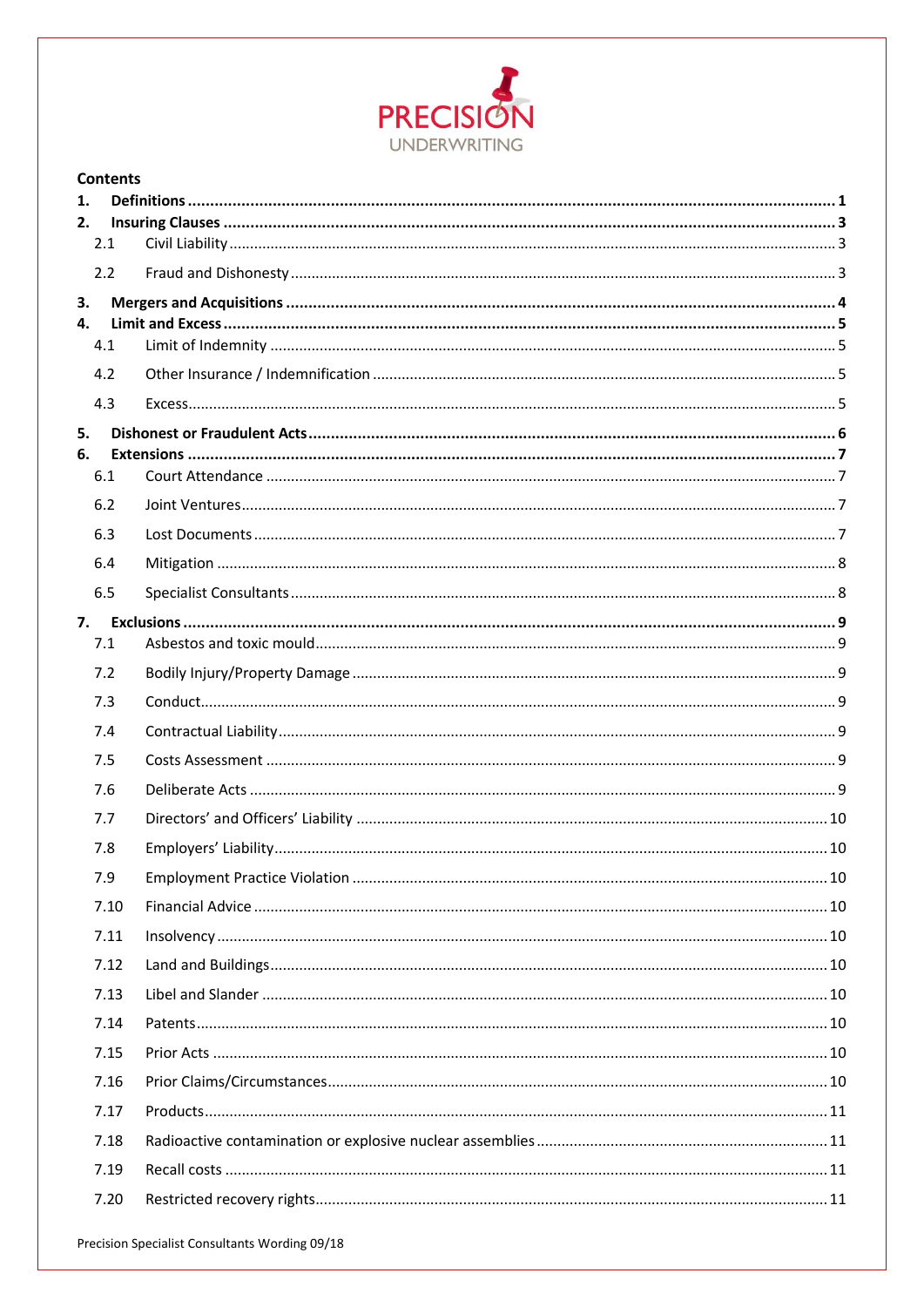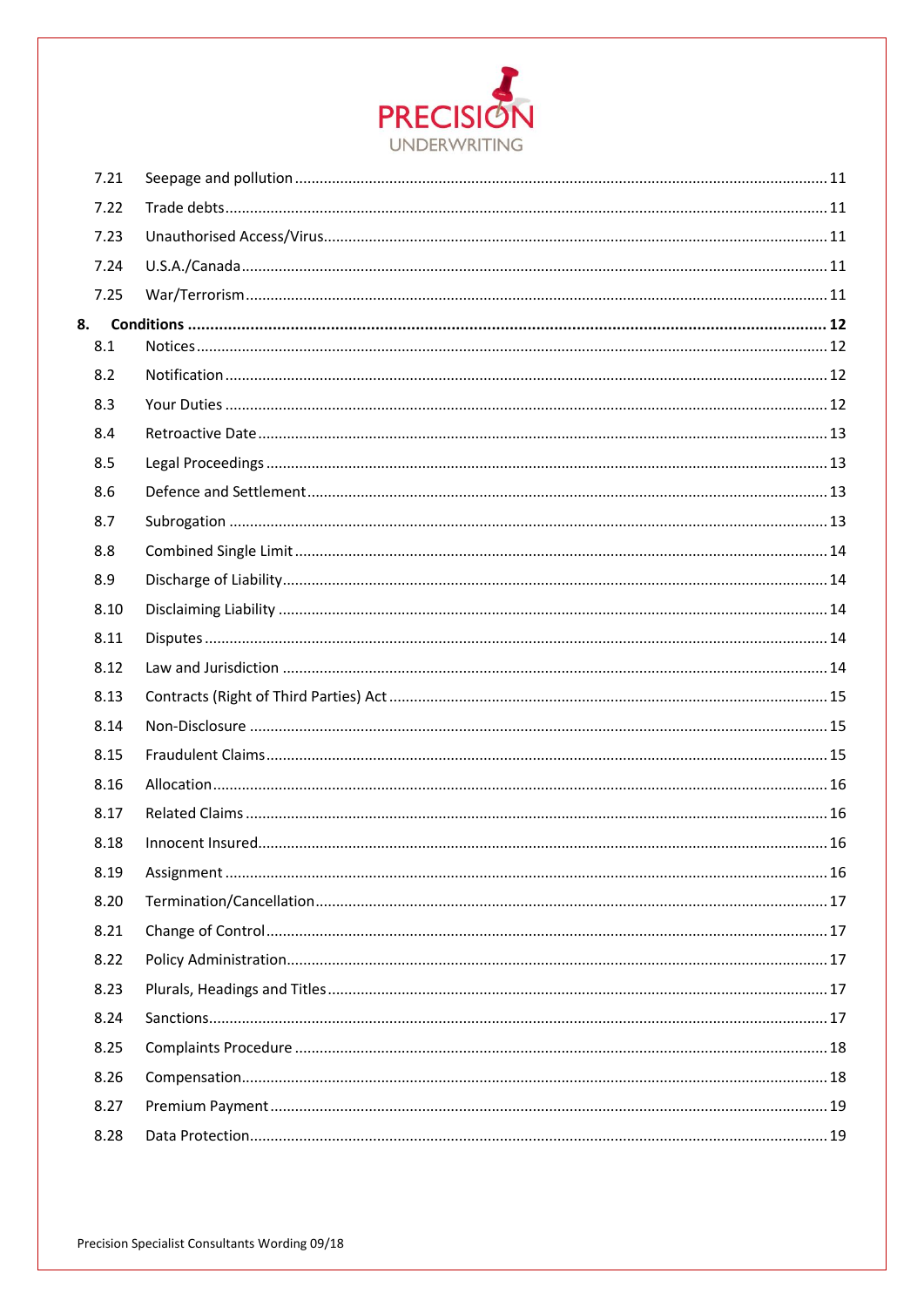

## <span id="page-4-0"></span>**1. Definitions**

Wherever the following words appear in bold in this instance they will have the meanings shown below.

#### **Bodily Injury**

The term **Bodily Injury** means physical injury, sickness, disease or death of a natural person; and if arising out of the foregoing, nervous shock, emotional distress, mental anguish or mental injury.

#### **Claim**

The term **Claim** means any:

- a. written demand for compensation in respect of a **Wrongful Act** of **Yours**; or
- b. civil, regulatory or administrative proceedings whereby a **Wrongful Act** of **Yours** is alleged.

#### **Damages**

The term **Damages** means any amount that **You** shall be legally liable to pay to a **Third Party** in respect of judgments or arbitral awards rendered against **You**, or for settlements negotiated by **Us** with **Your** consent.

#### **Defence Costs**

The term **Defence Costs** means reasonable fees, costs and expenses incurred by or on **Your** behalf, with **Our** prior written consent, in the investigation, defence, adjustment, settlement or appeal of any **Claim**. It shall not include any element of **Your** own time costs or lost profits incurred in dealing with a **Claim.**

#### **Documents**

The term **Documents** means all documents of any nature whatsoever including computer records and electronic or digitised data; but does not include any currency, negotiable instruments or records thereof.

#### **Employee**

The term **Employee** means any natural person who is, has been or during the **Period of Insurance** becomes expressly engaged under a contract of employment with **You**.

**Employee** shall not include any principal, partner, director or **Member** of **Yours** in their capacity as such.

#### **Excess**

The term **Excess** means the amount specified as such in the **Schedule.**

#### **Fraud/Dishonesty**

The term **Fraud**/**Dishonesty** means fraudulent or dishonest conduct:

- a. not condoned, expressly or implicitly by any principal, partner, director or **Member** of **Yours**; and
- b. that results in **Your** liability to any **Third Party**.

#### **Limit of Indemnity**

The term **Limit of Indemnity** means the amount specified as such in the **Schedule**.

#### **Limited Liability Partnership**

The term **Limited Liability Partnership** means a partnership as determined by the Limited Liability Partnerships Act 2000 and any subsequent amendments thereto.

#### **Loss**

The term **Loss** means **Damages** or **Defence Costs**, however **Loss**shall not include and this Insurance shall not cover any:

- a. taxes;
- b. non-compensatory damages, including punitive, multiple, exemplary or liquidated damages;
- c. fines or penalties unless insurable by law;
- d. the costs and expenses of complying with any order for, grant of or agreement to provide injunctive or other non-monetary relief;
- e. benefits or overheads of, or charges or expenses incurred by **You** including but not limited to the cost of **Your** time;
- f. fees or commissions, for any **Professional Services** rendered or required to be rendered by **You** or that portion of any settlement or award in an amount equal to such fees, commissions, or other compensation; or
- g. any matters which may be deemed uninsurable under the law governing this Insurance or the jurisdiction in which a **Claim** is brought.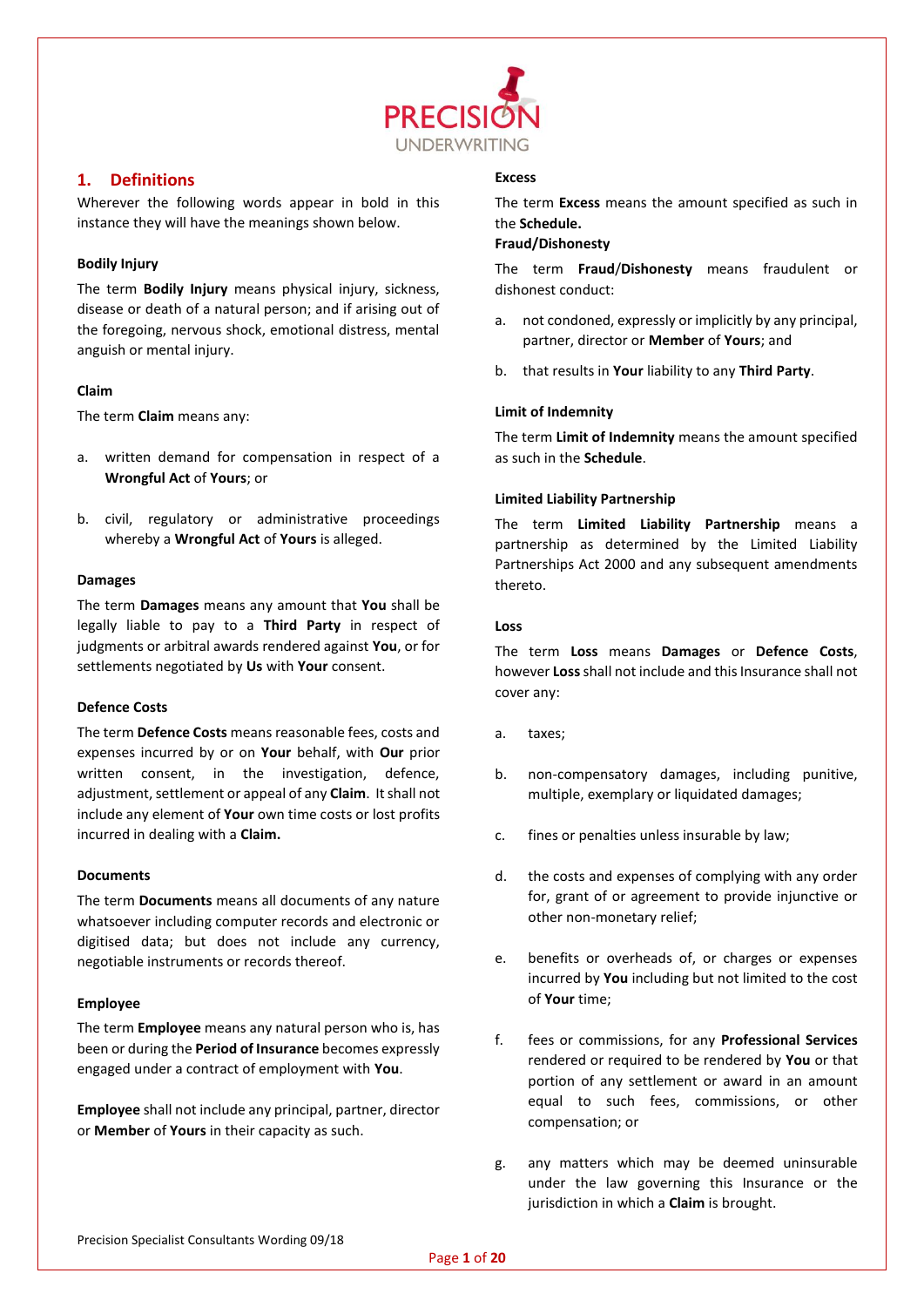

#### **Member**

The term **Member** means a member of a **Limited Liability Partnership**.

#### **Period of Insurance**

The term **Period of Insurance** means the period specified as such in the **Schedule**.

#### **Pollutants**

The term **Pollutants** means any solid, liquid, gaseous, biological, radiological or thermal irritant, toxic or hazardous substance, or contaminant, including but not limited to, asbestos, lead, smoke, vapour, dust, fibres, mould, spores, fungi, germs, soot, fumes, acids, alkalis, chemicals and waste. Such waste includes, but is not limited to, materials to be recycled, reconditioned or reclaimed and nuclear materials.

#### **Professional Services**

The term **Professional Services** means **Your** professional services and/or activities as detailed in the **Submission** to **Us.**

#### **Property Damage**

The term **Property Damage** means damage to or loss of or destruction of tangible property or loss of use thereof

#### **Related Claim**

The term **Related Claim** means any **Claims** alleging, arising out of, based upon or attributable to the same facts or alleged facts, or circumstances or the same **Wrongful Act**, or a continuous repeated or related **Wrongful Act**.

#### **Retroactive Date**

The term **Retroactive Date** means the date, if any, specified as such in the **Schedule**.

#### **Schedule**

The term **Schedule** means the **Schedule** attached to this Insurance.

#### **Settlement Value**

The term **Settlement Value** means in respect of any **Claim** covered under this Insurance:

- a. the full amount claimed; or
- b. any settlement offer from the claimant(s) which is capable of acceptance.

Where the claimant(s)' costs, if applicable, are not quantified by the claimant, **We** will also pay a reasonable sum to **You** to represent these costs.

#### **Submission**

The term **Submission** means:

- a. each and every signed proposal form, the statements, warranties, and representations therein, its attachments;
- b. the financial statements of **Yours**; and
- c. other documents of Yours filed with a regulator and all other material information;

submitted to **Us** in connection with this Insurance.

#### **Subsidiary**

The term **Subsidiary** means any entity in which **You**, either directly or indirectly through one or more entities:

- a. controls the composition of the board of directors;
- b. controls more than half of the voting power; or
- c. holds more than half of the issued share capital;

on or before the inception date of this Insurance.

For any **Subsidiary**, cover under this Insurance shall only apply to **Wrongful Acts** committed while such entity is a **Subsidiary** of **Yours**.

#### **Terrorism**

The term **Terrorism** means an act, including but not limited to the use of force or violence and/or the threat thereof, of any person or group(s) of persons whether acting alone or on behalf of or in connection with any organisation(s) or government(s), committed for political, religious, ideological or similar purposes including the intention to influence any government and/or to put the public or any section of the public in fear.

#### **Third Party**

The term **Third Party** means any entity or natural person except (i) **You**; or (ii) any other entity or natural person having a financial interest or executive role in **Your** operations.

Precision Specialist Consultants Wording 09/18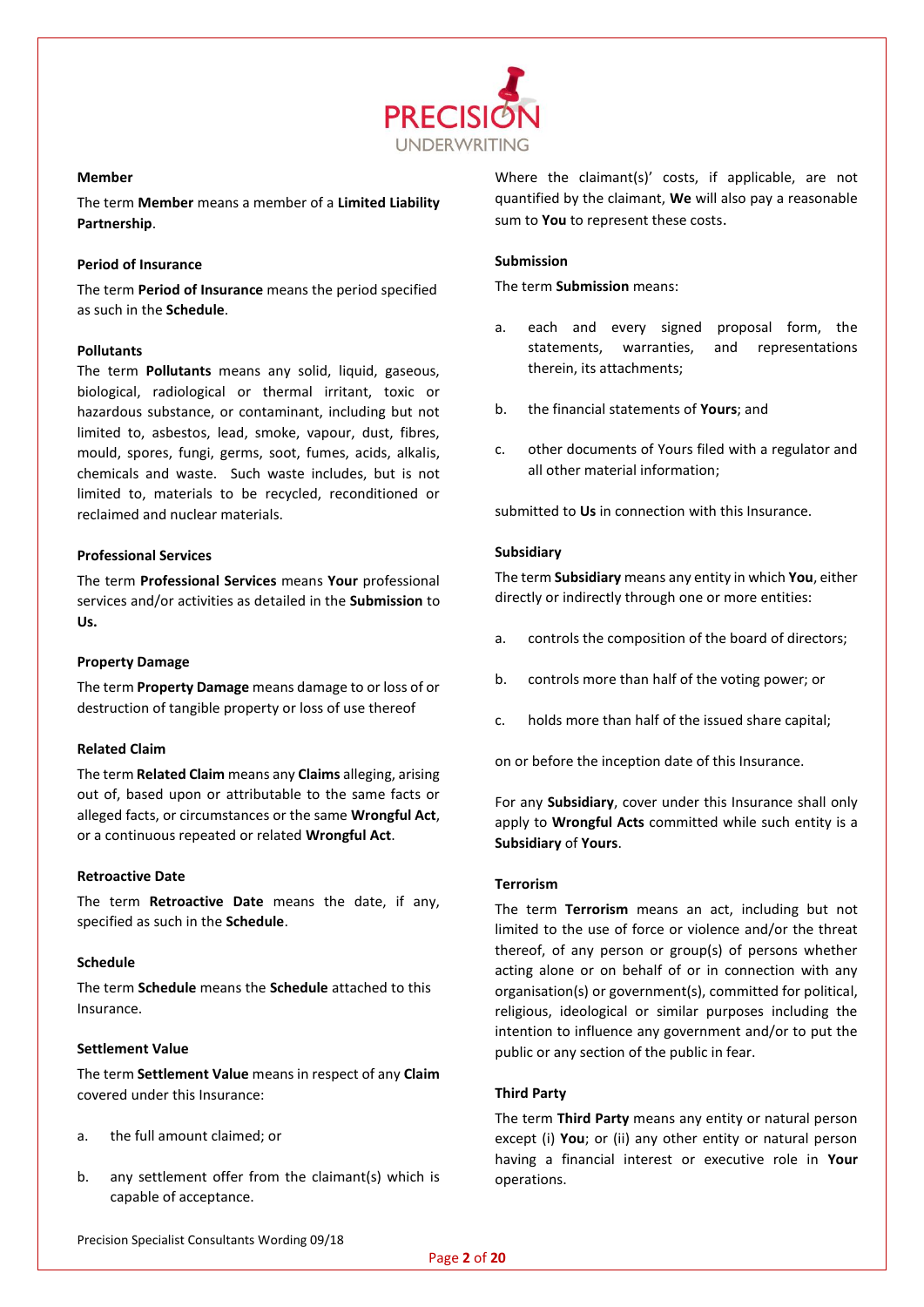

#### **Transaction**

The term **Transaction** means any one of the following events:

- a. **You** consolidate with or merge into or sell all or a majority of **Your** assets to any other person or entity or group of persons and/or entities acting in concert;
- b. an administrator, liquidator or receiver is appointed to **You**.

#### **We/Us/Our**

The terms **We**, **Us**, **Our** mean the Insurer(s) subscribing to this Insurance.

#### **Wrongful Act**

The term **Wrongful Act** means any actual or alleged act, error or omission committed solely in the performance of or failure to perform **Professional Services**

#### **You/Your/Yours**

The terms **You**, **Your**, **Yours** mean:

- a. any individual or legal entity named in the **Schedule** or any **Subsidiary** or predecessor in business of such individual, or legal entity as declared to **Us**;
- b. any person who is or who has been or who becomes a principal, partner, member, director or **Employee** of any person or entity referred to in a. above but only in respect of work undertaken for or on behalf of any person or entity referred to in a. above;
- c. any consultant, sub-consultant or agent (not being an **Employee**) of **Yours** but only in respect of work performed for **You** or on **Your** behalf;
- d. the estate, heirs, executors, legal or personal representatives of any person referred to in a., b. or c. above

#### **Your Business**

The term **Your Business** means the **Professional Services** performed or the advice given by **You** or on **Your** behalf in relation to those activities declared in the **Submission**.

#### **Your Professional Services**

The term **Your Professional services** means the performance by **You** or on **Your** behalf of **Your Business** as declared to and accepted by **Us**.

#### **Your Risk Manager**

The term **Your Risk Manager** means the person within **Your** organisation whose duties include giving **Us** such notices as are required by this Insurance.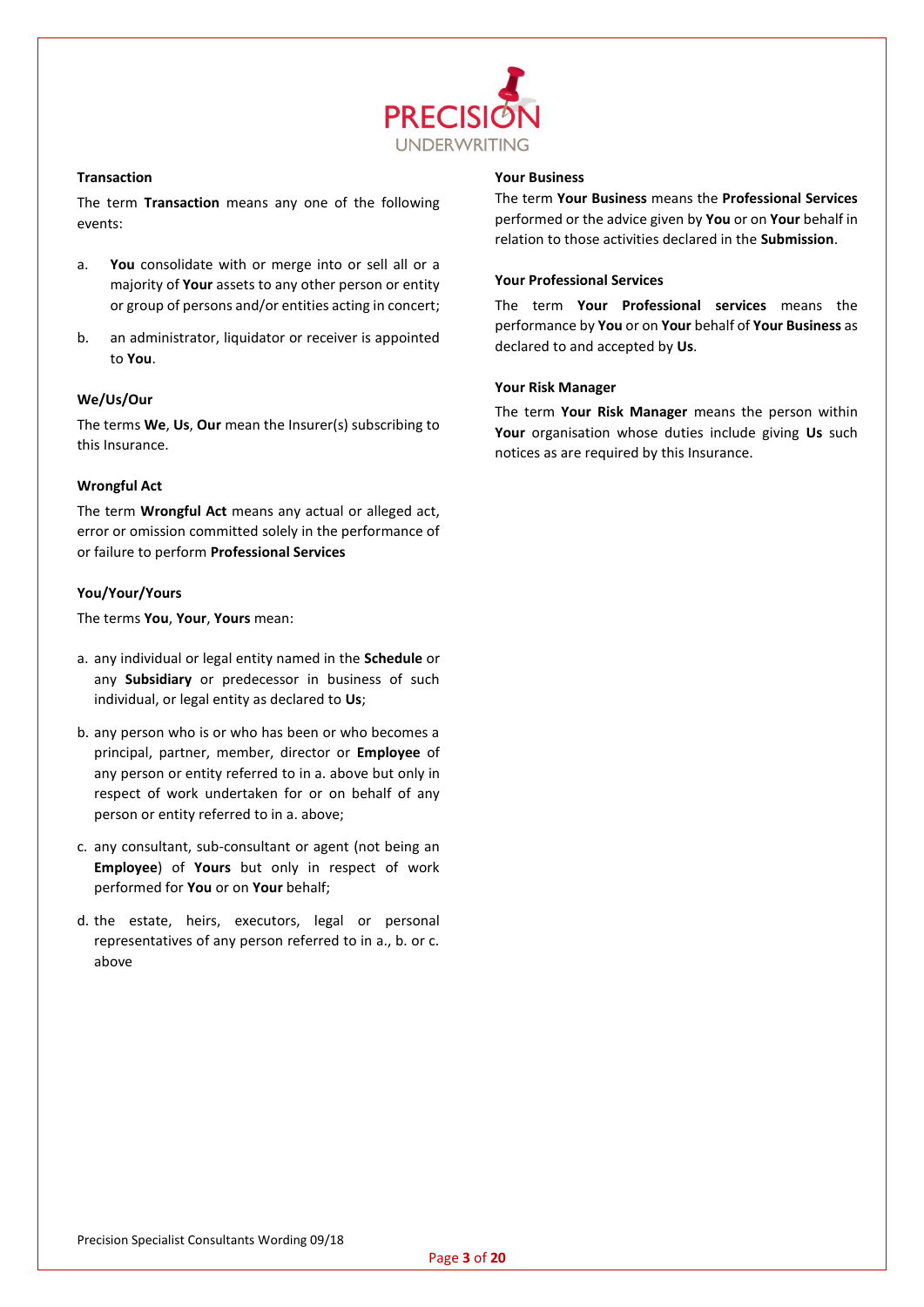

## **SPECIALIST CONSULTANTS PROFESSIONAL INDEMNITY INSURANCE**

In consideration of **You** having paid or agreed to pay the premium for this Insurance and subject to the terms, conditions and limitations of this Insurance, **We** severally agree to the extent and in the manner provided herein to pay on **Your** behalf.

## <span id="page-7-0"></span>**2. Insuring Clauses**

#### <span id="page-7-1"></span>**2.1 Civil Liability**

all **Loss** because of any **Claims** for civil liability or alleged civil liability first made against **You** during the **Period of Insurance** which arise out of the conduct of **Your Business** and committed by **You** or by any of **Your Employees**, or by any other person, firm or company directly acting for **You** or on **Your** behalf.

## <span id="page-7-2"></span>**2.2 Fraud and Dishonesty**

all **Loss** because of any **Claims** first made against **You** during the **Period of Insurance** which arise out of the conduct of **Your Business** by reason of **Dishonesty** or alleged **Dishonesty** on the part of any **Employee** (other than any director) of **Yours**, or by any other person, firm or company directly appointed by **You** and acting for or on **Your** behalf in the conduct of **Your Business**.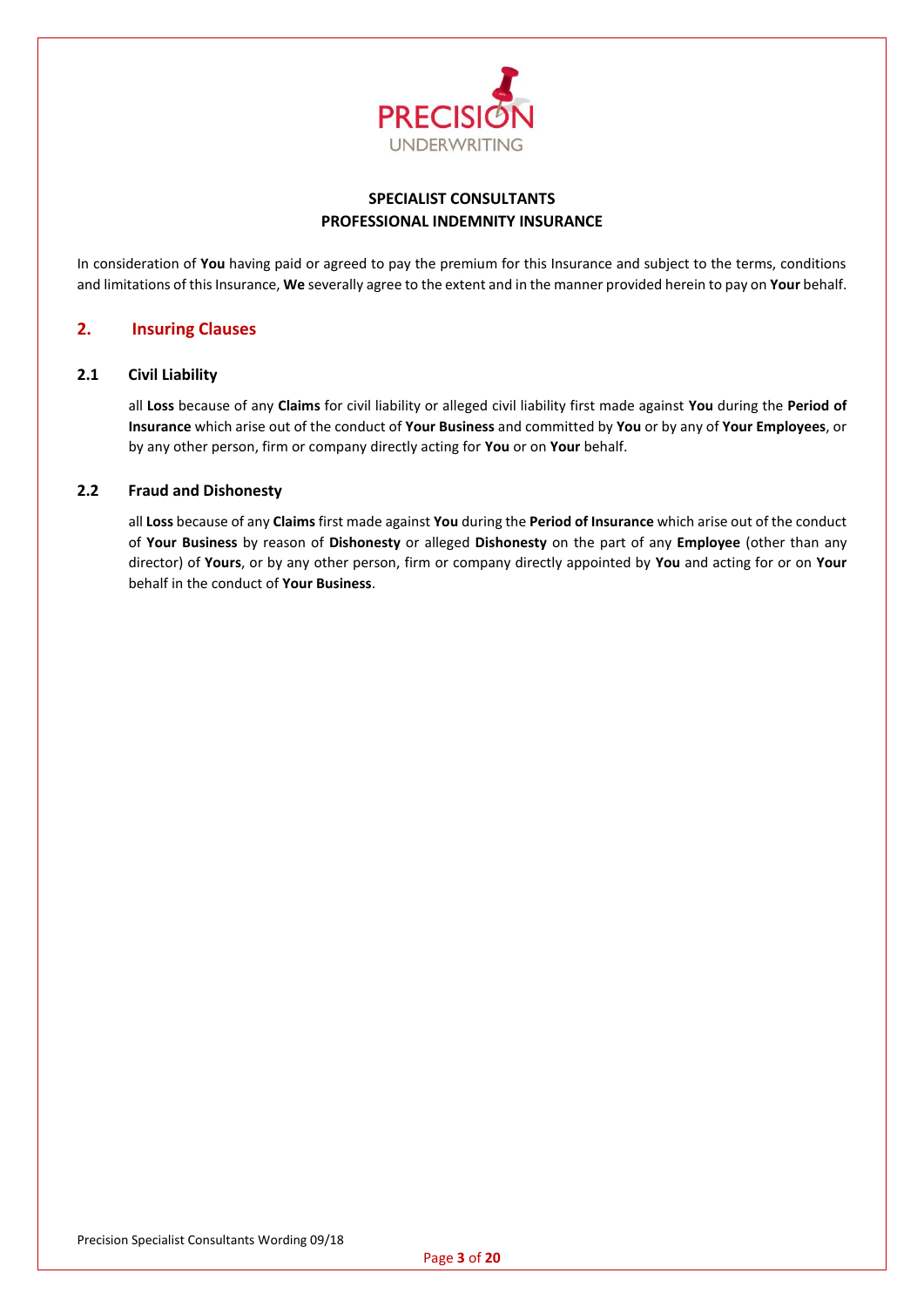

## <span id="page-8-0"></span>**3. Mergers and Acquisitions**

If during the **Period of Insurance You** obtain, either directly or indirectly:

- a. control of the composition of the board of directors;
- b. control of more than half of the voting power; or
- c. a holding of more than half of the issued share capital;

of another entity then the definition of **Subsidiary** shall be extended to include such entity provided that:

- i. the entity has annual revenue for the last complete accounting period prior to the acquisition, of less than 10% of **Your** total annual revenue (as shown in **Your** latest Annual Report and Accounts prior to the inception of this Insurance);
- ii. the entity is not incorporated, domiciled or providing professional services in the United States of America or Canada or any of their territories or possessions;
- iii. the entity is not regulated by the US Securities and Exchange Commission;
- iv. the entity is not aware of any claims (either paid or notified) or circumstances within the preceding five years of a type which may have been covered had they been notified under a professional liability policy similar in scope and breadth of coverage to the cover afforded by this Insurance;
- v. the business activities of the entity fall within the definition of **Your Business**.

In all other circumstances, **You** may request an extension of this Insurance for such entity. **We** shall have the right but not the duty to offer cover for such entity and **You** must give **Us** sufficient details to permit **Us** to assess and evaluate the potential increase in exposure. In the event that such coverage is provided by **Us**, **We** shall be entitled to amend the policy terms and conditions, during the **Period of Insurance**, including but not limited to, the charging of a reasonable additional premium.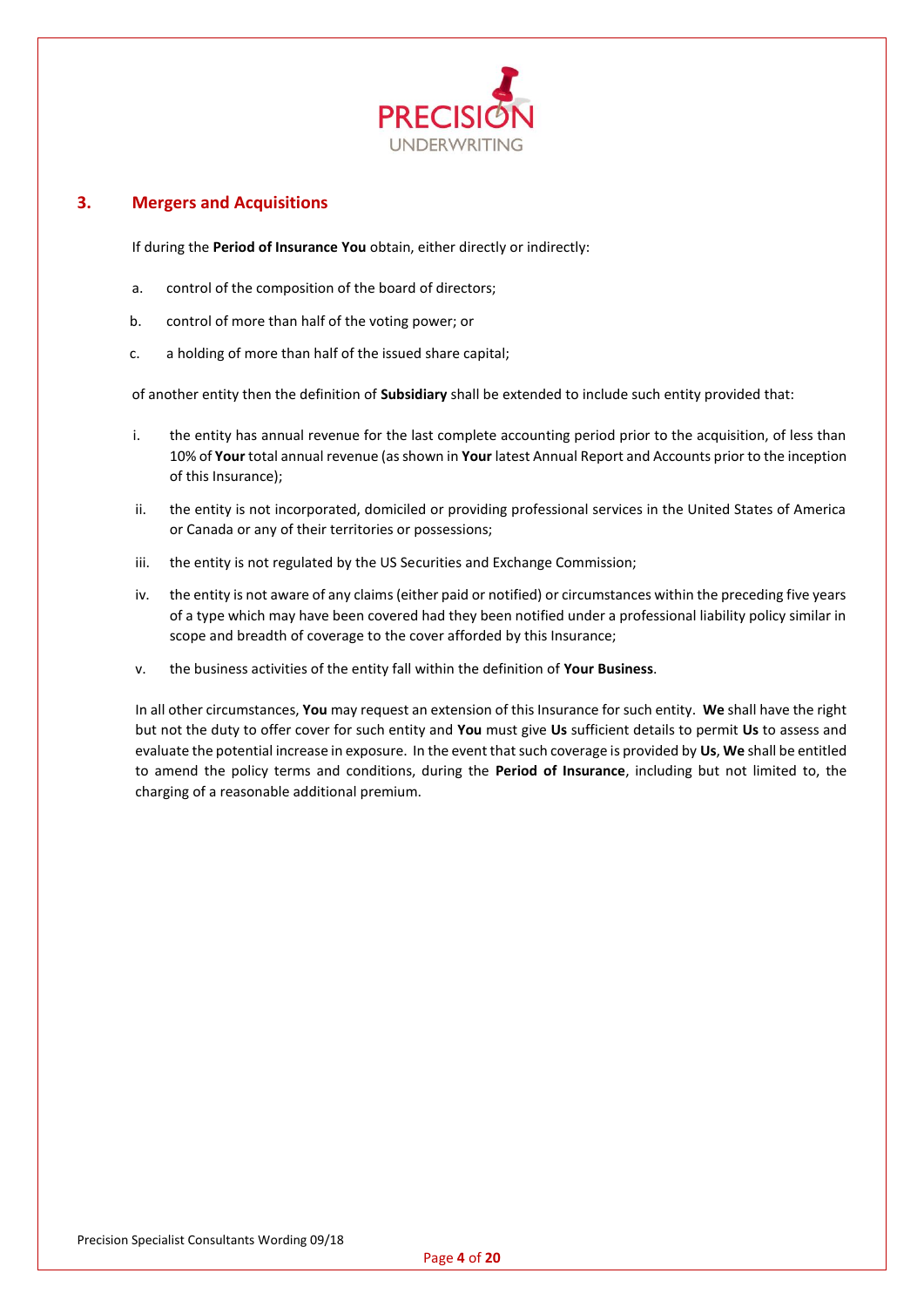

## <span id="page-9-0"></span>**4. Limit and Excess**

#### <span id="page-9-1"></span>**4.1 Limit of Indemnity**

- a. The total amount payable by **Us** under this Insurance (excluding **Defence Costs**) for any one **Claim**, or cover provided under the Mitigation clause for any one **Wrongful Act**, during the **Period of Insurance** shall not exceed the **Limit of Indemnity**.
- b. Any sub-limits of liability are part of and not payable in addition to the **Limit of Indemnity**.
- c. **Defence Costs** are payable in addition to the **Limit of Indemnity**. In the event that the amount paid by **You** or on Y**o**ur behalf to dispose of a **Claim** exceeds the **Limit of Indemnity** for any one **Claim**, then this Insurance will only cover the same proportion of **Defence Costs** as the **Limit of Indemnity** for any one **Claim** bears to the total amount paid to dispose of the **Claim** (exclusive of **Defence Costs**).
- d. Where a **Claim** is made against more than one of **You** under this Insurance, this shall not operate to increase the total amount payable by **Us** for any one **Claim** under this Insurance.
- e. The **Limit of Indemnity** is the total sum payable by **Us** for any one **Claim**. Any **Damages** paid by **Us** under this Insurance in respect of a **Claim** shall erode the **Limit of Indemnity** for that **Claim**. In no circumstances shall **Our** liability for any one **Claim** exceed the **Limit of Indemnity**

#### <span id="page-9-2"></span>**4.2 Other Insurance / Indemnification**

Unless otherwise required by law, cover under this Insurance is provided only as excess over any self-insurance or other valid and applicable insurance, unless such other insurance is written only as specific excess insurance over the **Limit of Indemnity**. This Insurance shall not cover **Defence Costs** of any **Claim** where another insurance policy imposes upon another insurer a duty to defend such **Claim**.

#### <span id="page-9-3"></span>**4.3 Excess**

**We** will be liable only for **Loss**, or cover under the Mitigation clause, which exceeds the **Excess**. For the avoidance of doubt, the **Excess** does not apply to **Defence Costs**. It is to be borne by **You** and shall remain uninsured. The **Excess** is not part of the **Limit of Indemnity**. A single **Excess** shall apply per **Claim**.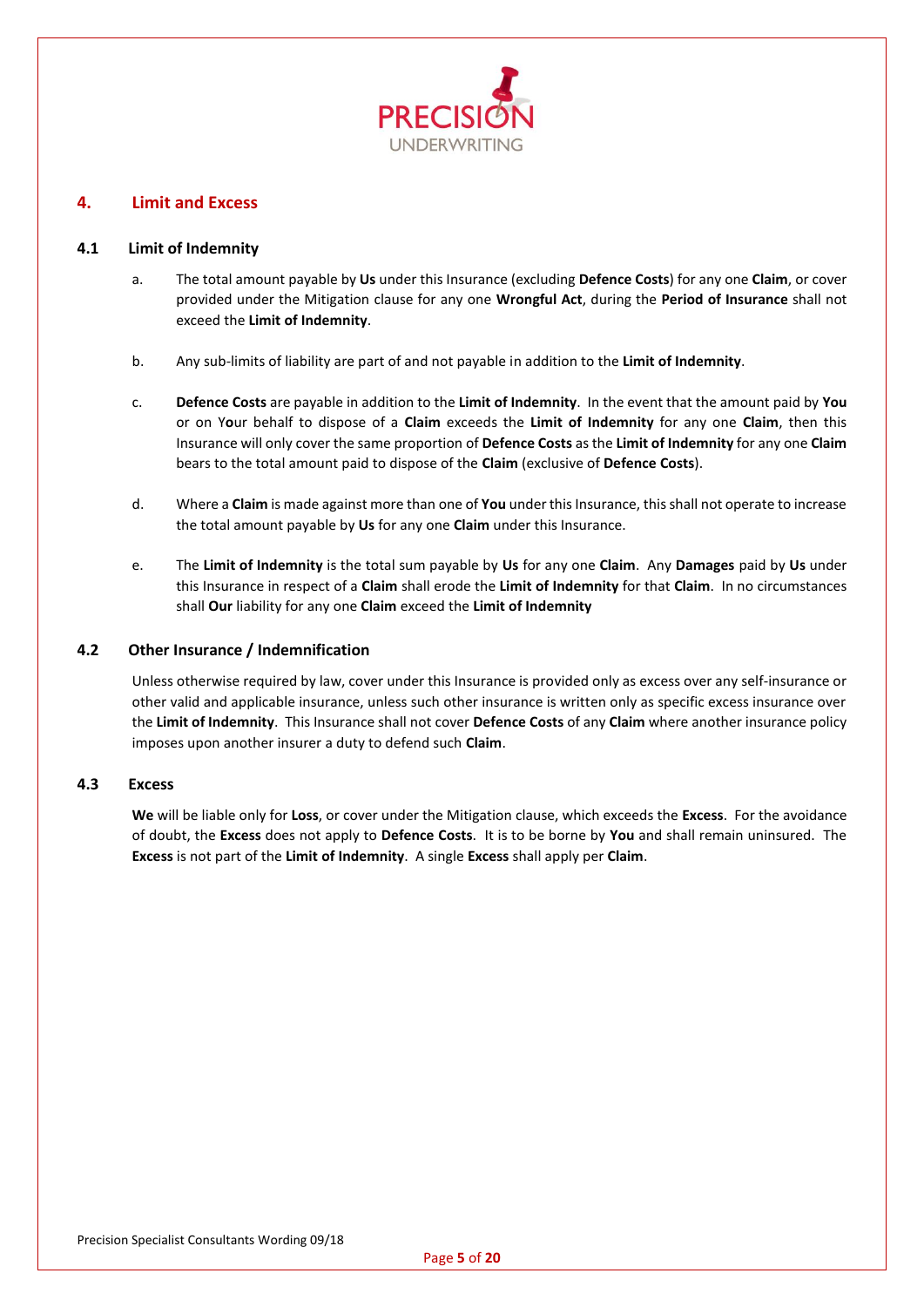

## <span id="page-10-0"></span>**5. Dishonest or Fraudulent Acts**

Where any **Claim** arises from any dishonest or fraudulent act or omission:

- a. **We** will not provide coverage:
	- i. to any person committing or conspiring to commit or condoning any dishonest or fraudulent act or omission;
	- ii. after **Your** discovery, relating to any person committing or condoning any dishonest or fraudulent act or omission, of reasonable cause for suspicion of any such act or omission;
	- iii. unless, at **Our** request, **You** take all reasonable steps to effect recovery from the person committing or condoning such act or omission or from the personal representatives of such person;
	- iv. unless **You** have in place appropriate audit and financial controls to help prevent financial and commercial fraud.
- b. the following shall be deducted from any amount payable by **Us**:
	- i. any monies which but for such dishonest or fraudulent act or omission, would be due from **You** to the person committing or condoning such act or omission;
	- ii. any monies held by **You** and belonging to such person;
	- iii. any monies recovered following action as described in a. iii. above;
- c. any dishonesty or fraud committed by a person or persons acting in concert shall be treated as one **Claim**.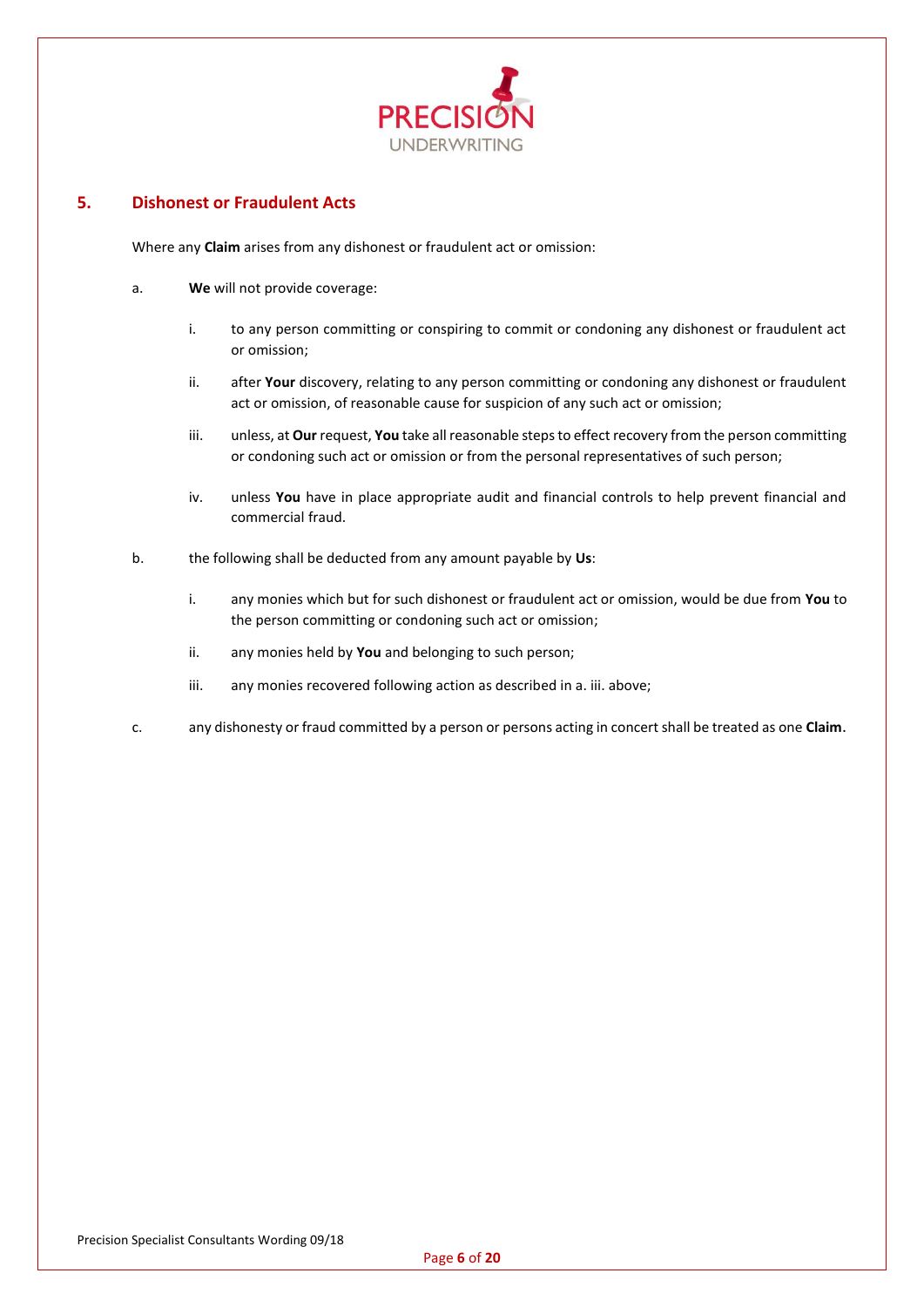

## <span id="page-11-0"></span>**6. Extensions**

#### <span id="page-11-1"></span>**6.1 Court Attendance**

For any person described in a. and b. below who actually attends a court or an arbitration or an adjudication hearing as a witness in connection with a **Claim** notified under and covered by this Insurance, **We** will pay the following rates per day for each day on which attendance in court has been required:

| а.      | for any principal, partner, director or <b>Member</b> of <b>Yours</b> : | GBP 300 |
|---------|-------------------------------------------------------------------------|---------|
| or      |                                                                         |         |
| $b_{1}$ | for any <b>Employee</b> of <b>Yours</b> :                               | GBP 150 |

No **Excess** shall apply to this clause.

#### <span id="page-11-2"></span>**6.2 Joint Ventures**

**We** will pay on **Your** behalf all **Loss** resulting from any **Claim** where liability results directly from a **Wrongful Act** of **Yours** arising out of the **Professional Services** carried out by **You** for and in the name of any joint venture of which **You** form a part, provided that **You** have declared to **Us** in the submission all fees/turnover received from any joint venture.

**Our** liability shall be proportionate to the lowest of:

- a. the percentage of the share capital of the joint venture owned by **You**; or
- b. the percentage of the voting control of the joint venture exercised by **You**;

unless **Our** written agreement has been first obtained to an alternative proportion and an endorsement made to this Insurance.

This extension provides cover to **You** only. No other participant in such joint venture, and no other **Third Party**, shall have any rights under this Insurance, and neither shall **We** be liable to pay a contribution to any insurer of any other participant in such joint venture.

#### <span id="page-11-3"></span>**6.3 Lost Documents**

**We** will indemnify **You** for costs and expenses reasonably incurred with **Our** prior written consent in replacing or restoring any **Documents** which are either **Your** property or are the property of a **Third Party** and are in **Your** possession or control and which during the **Period of Insurance** have been destroyed, damaged, lost, distorted, erased or mislaid provided that:

- a. such loss or damage is sustained while the **Documents** are either: (1) in transit; or (2) in **Your** custody or of any person to whom **You** have entrusted them in the ordinary course of **Your Professional Services**;
- b. the **Documents** have been the subject of a diligent search by **You** or on **Your** behalf;
- c. the amount of any claim for such costs and expenses shall be supported by evidence of expenditure that shall be subject to approval by a competent person to be nominated by **Us** with **Your** consent; and
- d. **We** will not be liable for any costs and expenses arising out of wear, tear and/or gradual deterioration, moth and vermin.

This Extension is subject to a sub-limit of indemnity of GBP 100,000 in the aggregate during the **Period of Insurance**. An **Excess** of GBP 250 for each and every claim shall apply to this Extension.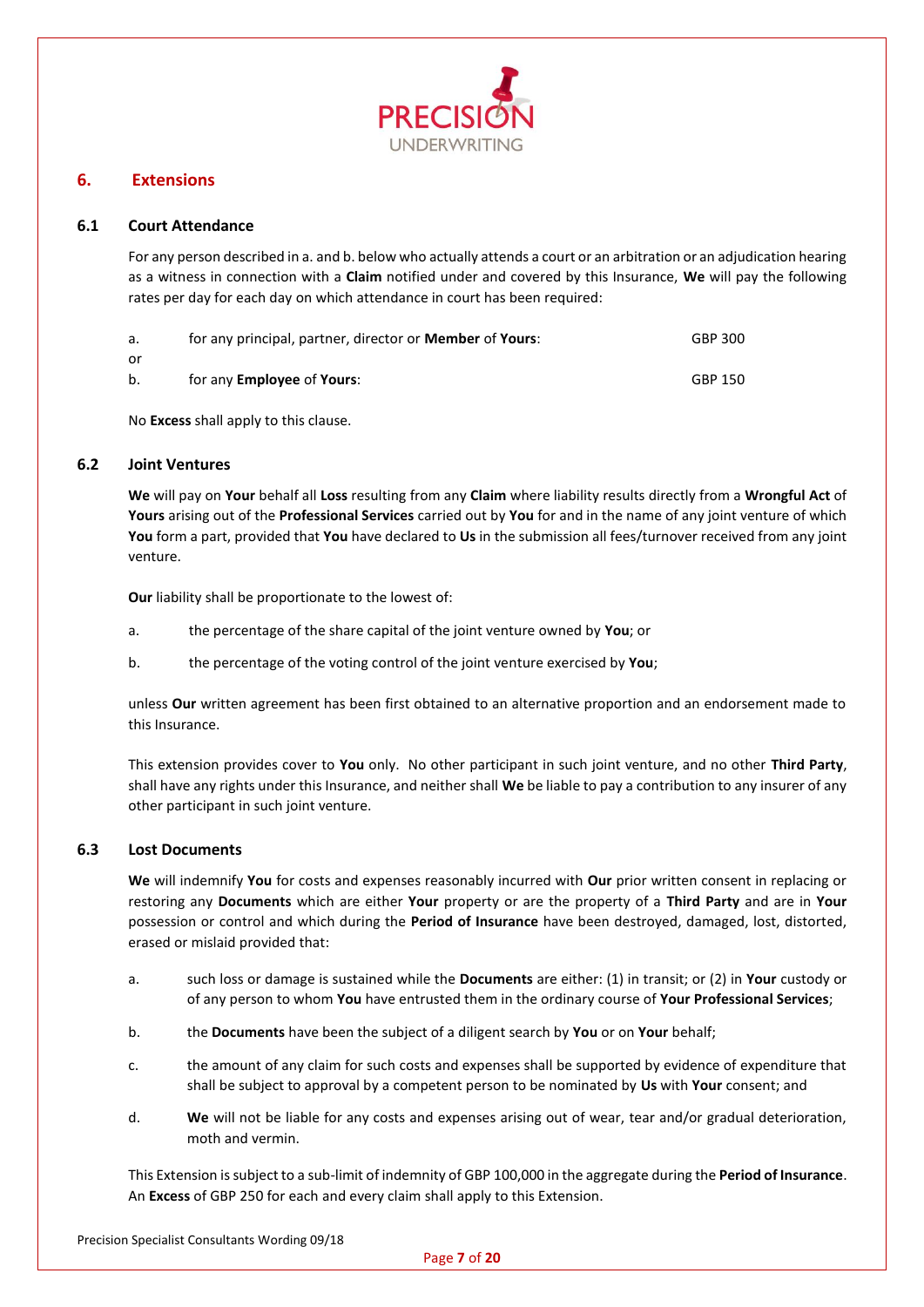

#### <span id="page-12-0"></span>**6.4 Mitigation**

Where **You** first make a determination during the **Period of Insurance** that **You** have committed a **Wrongful Act** requiring remediation or mitigation, We will pay the reasonable and direct cost of any remediation or mitigation, provided that:

- a. **We** have been informed in writing during the **Period of Insurance** of the **Wrongful Act** and the work that is required to rectify it or mitigate its consequences;
- b. **We** are reasonably satisfied that **You** have committed a **Wrongful Act** requiring remediation or mitigation and that such costs are necessary to prevent or reduce the amount of a **Claim** covered under Insuring Clause 2.1, and that the amount of **Damages** prevented or reduced would be greater than the cost of the work;
- c. such costs are supported by evidence of expenditure which shall be subject to approval by a competent person to be nominated by **You** with **Our** consent;
- d. such costs shall not include any element of profit or loss of profit, nor any element of overheads, staff remuneration, standing idle time or management time of **Yours**; and
- e. **We** have consented in writing to the payment of such costs before work is carried out, such consent not to be unreasonably withheld, however whilst awaiting **Our** consent, **We** will indemnify **You** for such expense incurred over a period not exceeding 14 days beginning from the time mitigation was undertaken by **You** subject to condition b. above, being satisfied otherwise all pre-approval costs will be borne by **You**
- f. the maximum amount **We** will pay (unless **We** specifically agree otherwise) under this extension will be an amount equal to 50% of the **Limit of Indemnity**.

#### <span id="page-12-1"></span>**6.5 Specialist Consultants**

**We** will pay on **Your** behalf all **Loss** resulting from any **Claim** for any **Wrongful Act** of specialist consultants, designers or sub-contractors of **Yours** who are engaged in the performance of **Your Professional Services**.

**We** will only pay **Loss** to the extent that **You** have not waived or otherwise impaired any rights of recourse against such specialist designers, consultants or sub-contractors.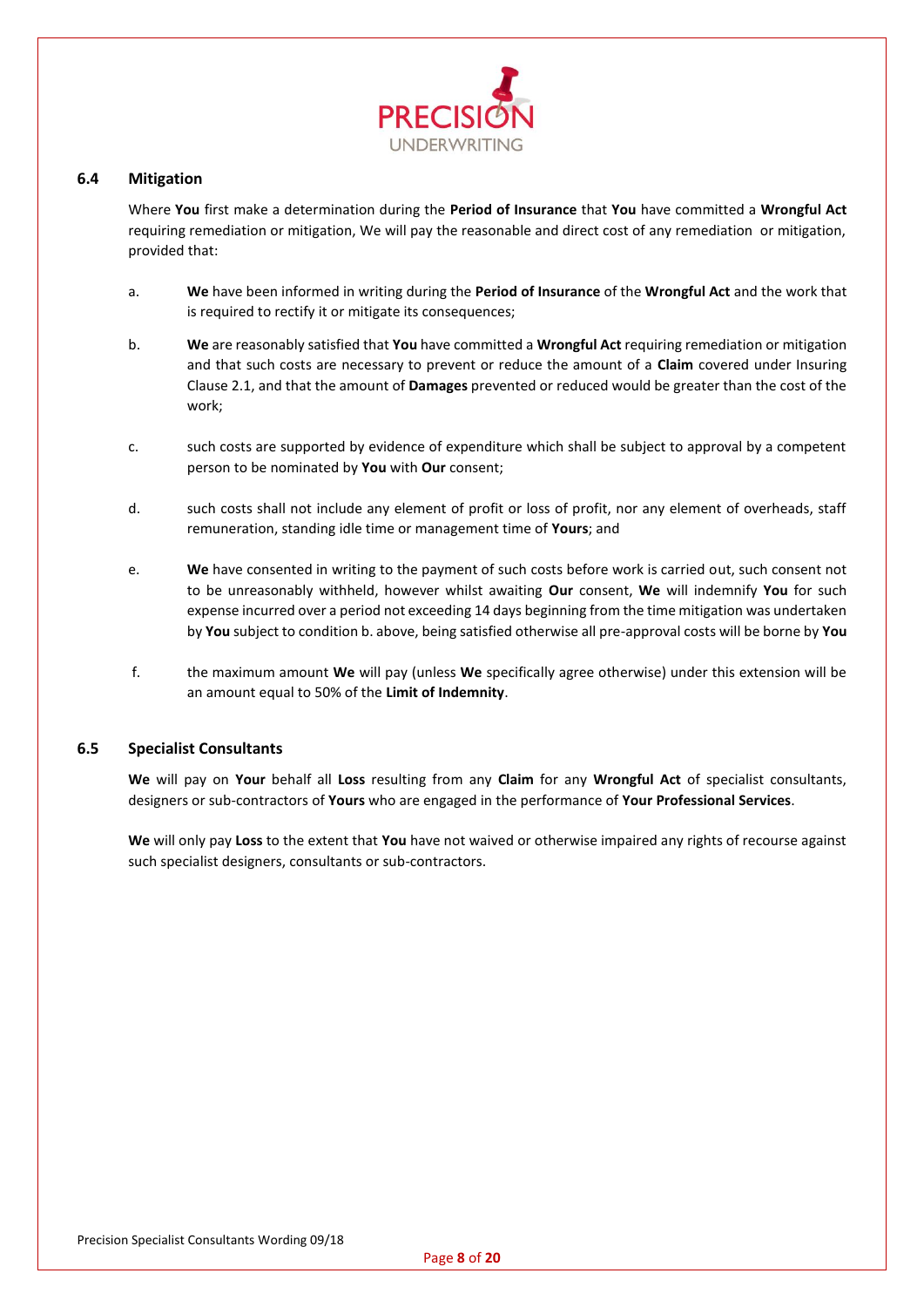

## <span id="page-13-0"></span>**7. Exclusions**

**We** will not be liable under this Insurance in respect of **Loss** in connection with any **Claim.**

## <span id="page-13-1"></span>**7.1 Asbestos and toxic mould**

arising out of, based upon or attributable to:

- a. asbestos or any materials containing asbestos in whatever form or quantity; or
- b. the actual, potential, alleged or threatened formation, growth, presence, release or dispersal of any fungi, moulds, spores or mycotoxins of any kind; or
- c. any action taken by any party in relation to the actual, potential, alleged or threatened formation, growth, presence, release or dispersal of (to include the investigation of, testing for, detection, monitoring, treating, remediating or removal of) any fungi, moulds, spores or mycotoxins of any kind whether in response to any governmental or regulatory order, requirement, directive, mandate, decree or otherwise.

## <span id="page-13-2"></span>**7.2 Bodily Injury/Property Damage**

arising out of, based upon or attributable to **Bodily Injury** or **Property Damage** unless arising from an actual or alleged failure to achieve the legally required standard of care, diligence and expertise in performing **Professional Services.**

## <span id="page-13-3"></span>**7.3 Conduct**

arising out of, based upon or attributable to any actual or alleged dishonest, fraudulent or criminal conduct of **Yours**;

This exclusion shall not apply to Insuring Clause 2.2 – Fraud and Dishonesty.

## <span id="page-13-4"></span>**7.4 Contractual Liability**

arising out of, based upon or attributable to any:

- a. liability assumed or accepted by **You** under any contract or agreement; or
- b. guarantee or warranty;

except to the extent such liability would have attached to **You** in the absence of such contractual duty, term or agreement.

#### <span id="page-13-5"></span>**7.5 Costs Assessment**

arising out of, based upon or attributable to any failure by **You** or other party acting for **You** to make an accurate pre-assessment of the cost of performing **Your Professional Services.**

#### <span id="page-13-6"></span>**7.6 Deliberate Acts**

arising directly or indirectly from any deliberate or reckless breach, act, omission or infringement committed, condoned or ignored by **You**, except as covered under Insuring Clause 2.2 – Fraud and Dishonesty.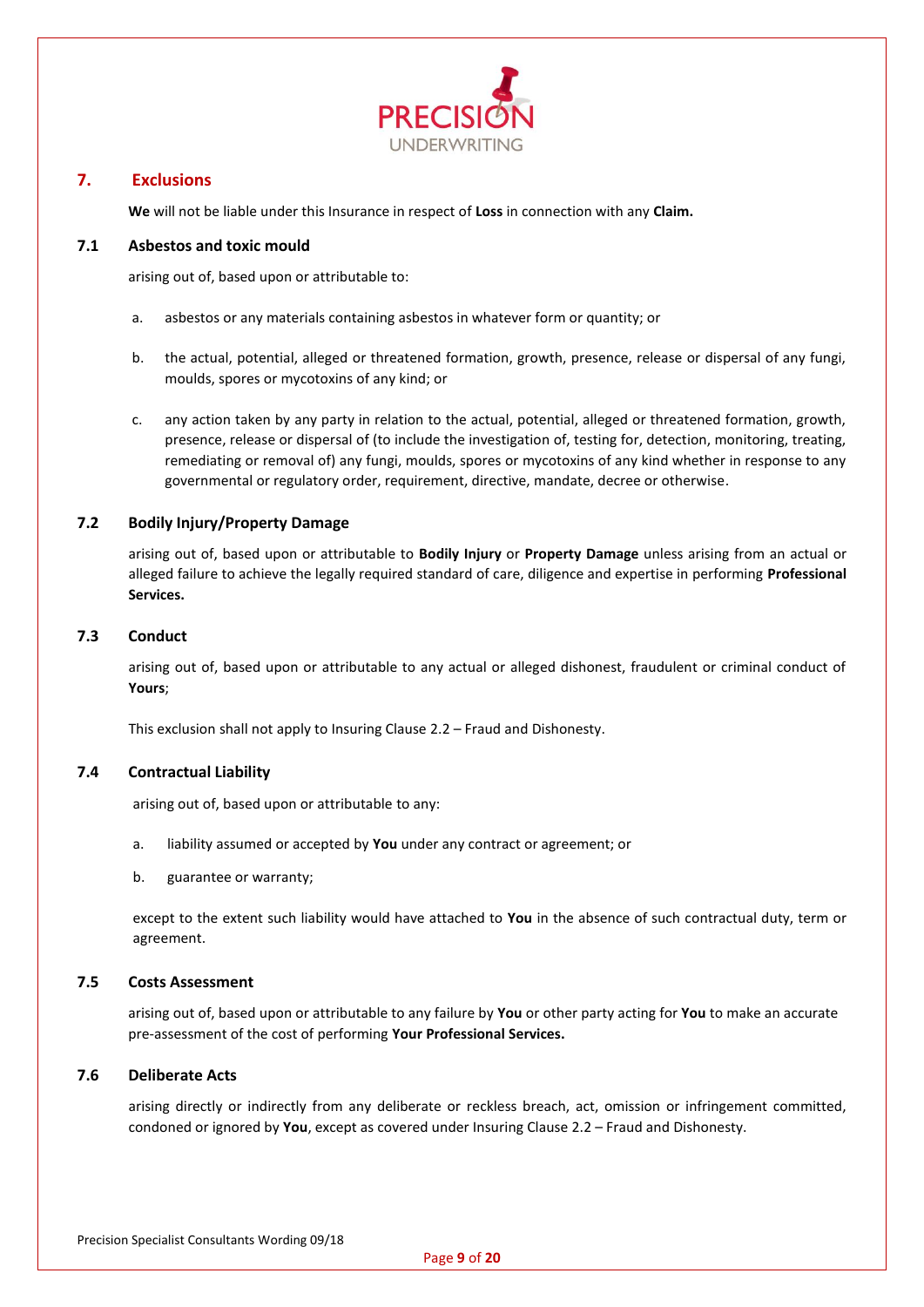

#### <span id="page-14-0"></span>**7.7 Directors' and Officers' Liability**

arising out of, based upon or attributable to any **Claim** made against **You** in **Your** capacity as a director, officer, trustee, **Member** or partner of **Your Company** in respect of the performance or non-performance of their duties as a director, officer, trustee, **Member** or partner of **Your Company.**

#### <span id="page-14-1"></span>**7.8 Employers' Liability**

by any person for bodily injury, sickness, disease or death incurred, contracted or occurring whilst under a contract of service or apprenticeship with **You** or for any breach of any obligation owed by **You** as an employer.

#### <span id="page-14-2"></span>**7.9 Employment Practice Violation**

arising out of, based upon or attributable to any act, error or omission with respect to any employment or prospective employment of any past, present, future or prospective employee of **Yours.**

#### <span id="page-14-3"></span>**7.10 Financial Advice**

arising directly or indirectly from the provision by **You** of any investment or financial advice or arrangements made by or on behalf of **You** in respect of any finance, credit or leasing agreement.

#### <span id="page-14-4"></span>**7.11 Insolvency**

arising out of, based upon or attributable to **Your** insolvency, liquidation, administration or receivership.

#### <span id="page-14-5"></span>**7.12 Land and Buildings**

arising out of the ownership, possession or use by **You** or on **Your** behalf of any land, buildings, aircraft, watercraft, vessel or mechanically propelled vehicle, including the leasing of goods or property by **You** or on **Your** behalf.

#### <span id="page-14-6"></span>**7.13 Libel and Slander**

for damages for libel or slander arising out of, based upon or attributable to any statements made or published by You unless You can demonstrate that it neither knew or ought reasonably to have known that the statement was defamatory at the time that it was published.

## <span id="page-14-7"></span>**7.14 Patents**

arising directly or indirectly from the infringement of any patent.

#### <span id="page-14-8"></span>**7.15 Prior Acts**

arising out of based upon, attributable to or in any way involving any **Wrongful Act** which first takes place before the **Retroactive Date.**

#### <span id="page-14-9"></span>**7.16 Prior Claims/Circumstances**

made prior to the inception of this Insurance including any **Related Claims** thereto, or arising out of, based upon or attributable to a circumstance which has been properly notified under any other policy or certificate of insurance attaching prior to the inception of this Insurance including any **Related Claims** thereto.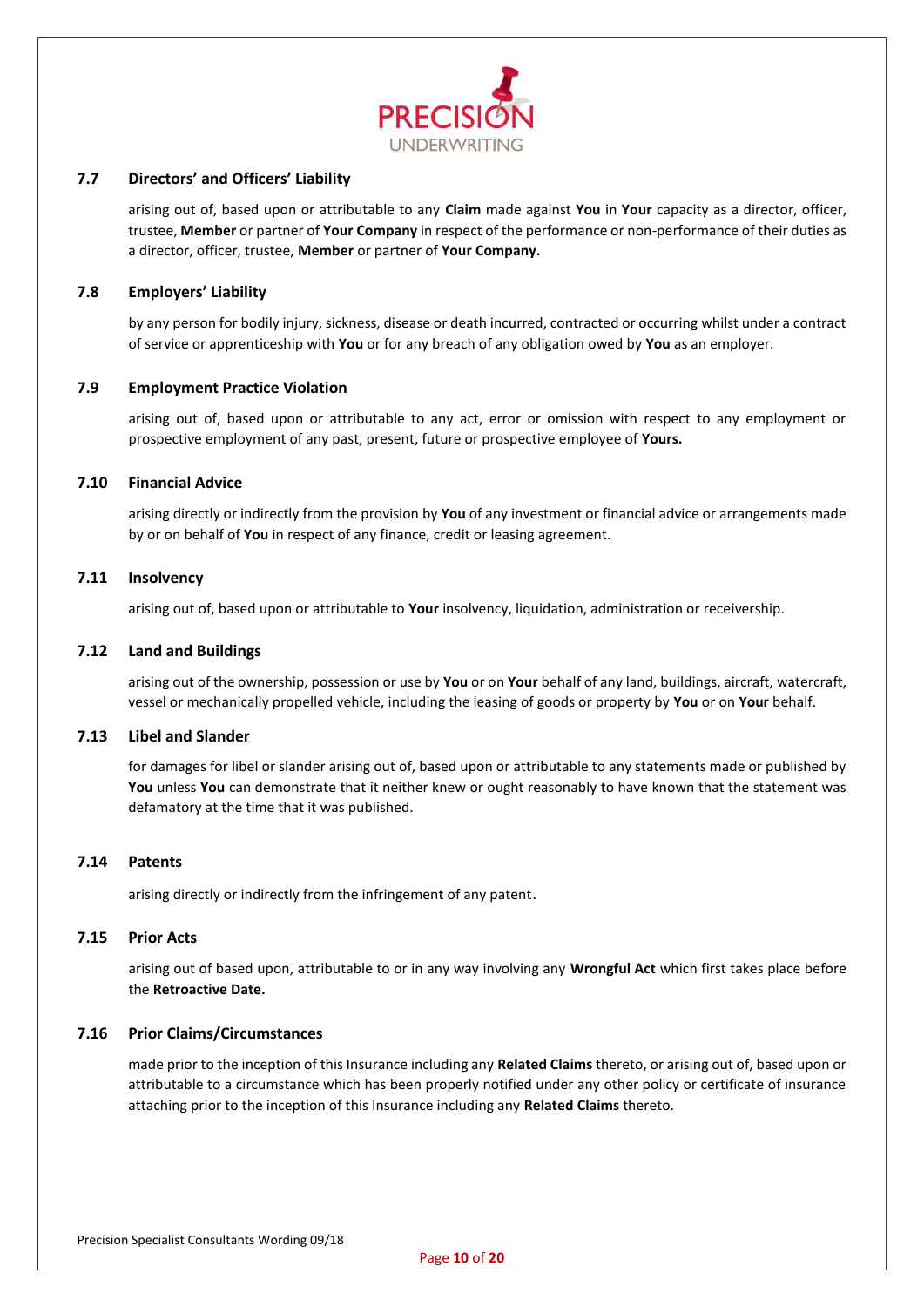

## <span id="page-15-0"></span>**7.17 Products**

arising out of any products or goods supplied, manufactured, constructed, altered, repaired, treated, sold, recalled, fabricated, distilled or maintained by **You** or on **Your** behalf (including any party engaged by **You**).

#### <span id="page-15-1"></span>**7.18 Radioactive contamination or explosive nuclear assemblies**

arising out of, based upon or attributable to:

- a. ionising radiation or contamination by radioactivity from any nuclear fuel or from any nuclear waste from the combustion of nuclear fuel; or
- b. the radioactive, toxic, explosive or other hazardous properties of any explosive nuclear assembly or nuclear component thereof.

#### <span id="page-15-2"></span>**7.19 Recall costs**

for the costs and expenses incurred in the recall, repair, replacement of any **Professional Services** provided or the refund of any money paid by a third party in connection with the recall of any **Professional Services.**

#### <span id="page-15-3"></span>**7.20 Restricted recovery rights**

where the **Insured's** right of recovery from any third party in respect of that claim has been restricted by the terms of any contract entered into by the **Insured.**

#### <span id="page-15-4"></span>**7.21 Seepage and pollution**

arising out of, based upon or attributable directly or indirectly to, in consequence of or in any way involving seepage, pollution or contamination of any kind.

#### <span id="page-15-5"></span>**7.22 Trade debts**

arising out of, based upon or attributable to any (i) trading debt incurred by **You**; or (ii) guarantee given by **You** for a debt.

#### <span id="page-15-6"></span>**7.23 Unauthorised Access/Virus**

for loss, liability, expenses or Costs arising indirectly or directly out of:

- a. any unauthorised access to Your computer or electronic systems or networks; or
- b. any computer virus

#### <span id="page-15-7"></span>**7.24 U.S.A./Canada**

made or pending within or to enforce a judgment obtained in the United States of America or Canada, or any of their territories or possessions;

#### <span id="page-15-8"></span>**7.25 War/Terrorism**

arising out of, based upon or attributable to any war (declared or otherwise), **Terrorism**, warlike, military, terrorist or guerrilla activity, sabotage, force of arms, hostilities (declared or undeclared), rebellion, revolution, civil disorder, insurrection, usurped power, confiscation, nationalisation or destruction of or damage to property by or under the order of, any governmental, public or local authority or any other political or terrorist organisation.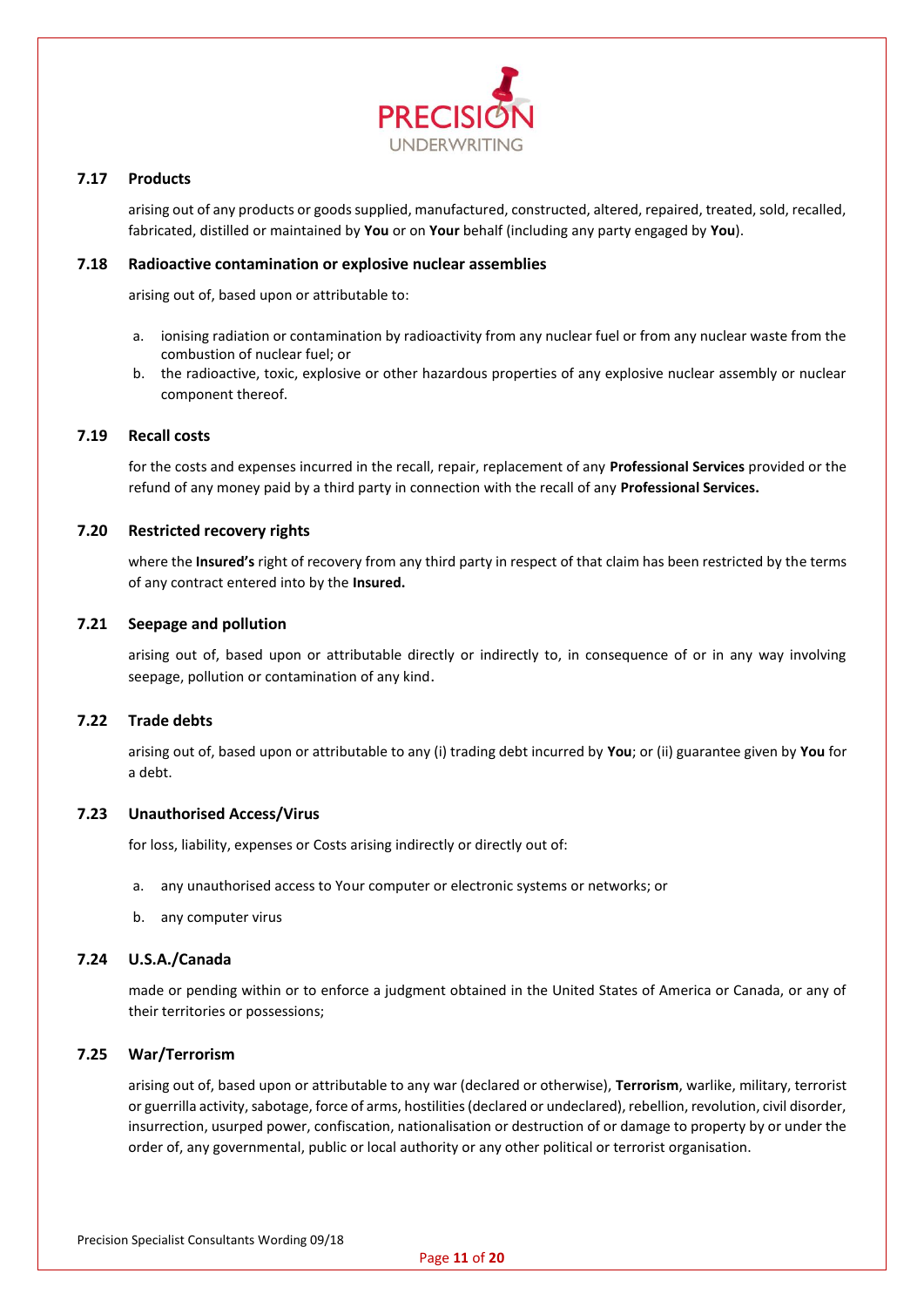

## <span id="page-16-0"></span>**8. Conditions**

#### <span id="page-16-1"></span>**8.1 Notices**

All notices, including but not limited to notification of **Claims** and/or circumstances, required to be given between **You** and **Us** shall be given to:

Precision Underwriting (UK) Limited Harrogate Business Centre Hookstone Avenue Harrogate HG2 8ER

**T:** +44 (0) 1423 876324

**E:** [info@precisionunderwriting.co.uk](mailto:info@precisionunderwriting.co.uk)

**W:** [www.precisionunderwriting.co.uk](http://www.precisionunderwriting.co.uk/)

Receipt by Precision Underwriting (UK) Limited of any notice, including but not limited to notification of **Claims** and/or circumstances, from **You** shall be deemed as being received by **Us**.

Notices from **Us** to **You** shall only be received when **You** are in physical possession of the same.

#### <span id="page-16-2"></span>**8.2 Notification**

- a. **You** must give **Us** written notice as soon as reasonably practicable after **Your Risk Manager** becoming aware of:
	- i. any **Claim** being made against **You** or any loss during the **Period of Insurance**; or
	- ii. any circumstances occurring during the **Period of Insurance** which might reasonably be expected to give rise to a **Claim** against **You**;

provided always that such written notice is given to **Us** during the same **Period of Insurance** or (if **You** renew this Insurance with **Us**) within twenty-eight (28) days after its expiry.

b. **We** will consider any such **Claim** or **Loss** which is notified under a. above and any subsequent **Claim** arising out of circumstances notified under a. above as having been made during the **Period of Insurance** which expired immediately prior to the commencement of the twenty-eight (28) day period referred to in a. above.

Following written notice of a **Claim**, **Loss** or circumstance, **You** must give **Us** such details, including particulars of the circumstances, dates and persons involved, as **We** may reasonably require concerning the **Claim**, **Loss** or circumstance.

#### <span id="page-16-3"></span>**8.3 Your Duties**

- a. **You** must use due diligence and ensure that all reasonable and practicable steps are taken to avoid or diminish any liability which may give rise to or has given rise to a **Claim** or **Loss**.
- b. **You** must also disclose to **Us** all relevant information and, in addition, provide reasonable assistance to **Us** to enable **Us** or **Our** agents to investigate and/or to defend any **Claim** or **Loss** under this Insurance (including without limitation by way of compliance with any protocol or other procedural requirements which may be relevant to the jurisdiction in which the **Claim** is brought) and/or to enable **Us** to determine **Our** liability under this Insurance.

Precision Specialist Consultants Wording 09/18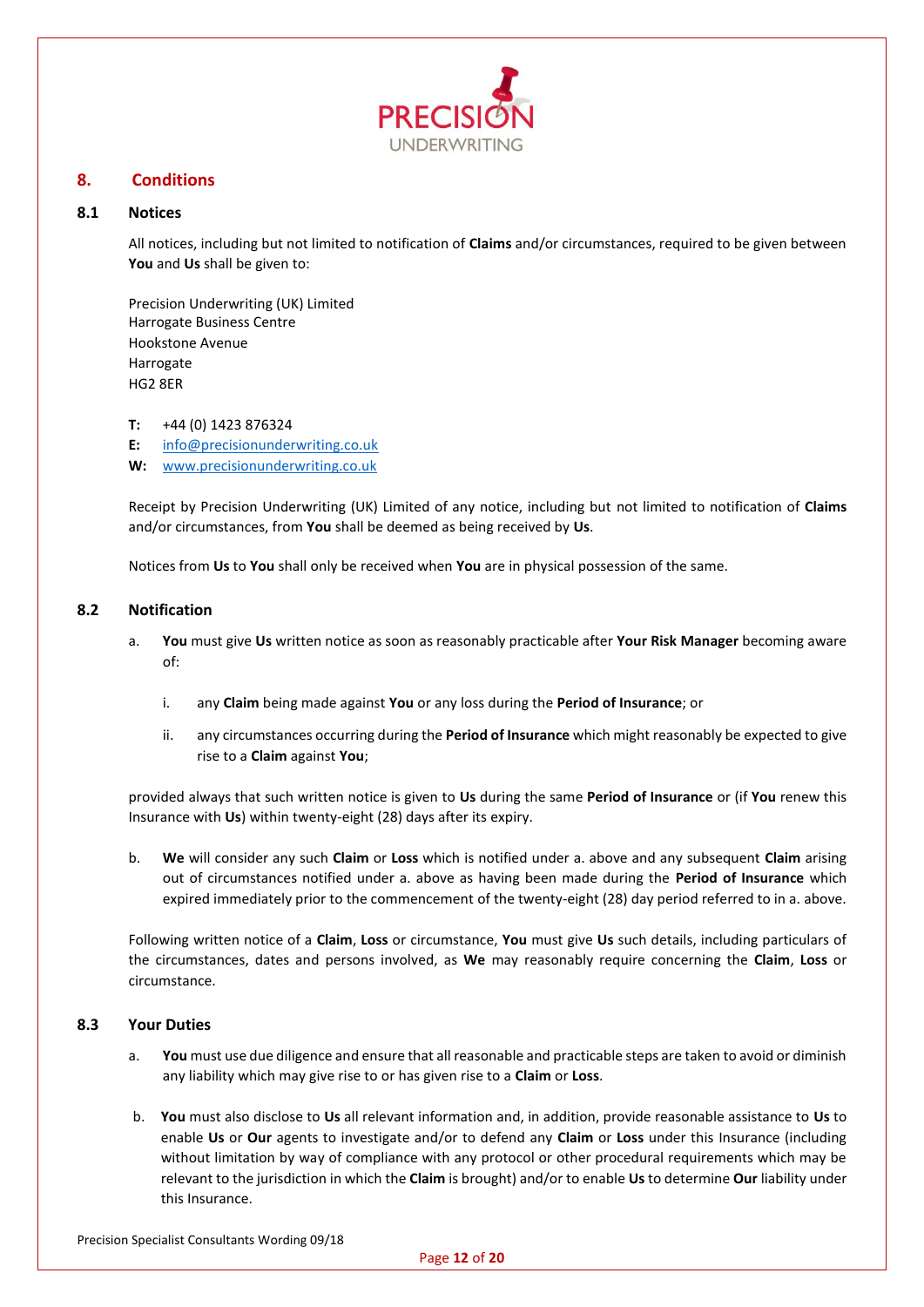

#### <span id="page-17-0"></span>**8.4 Retroactive Date**

- a. Unless a **Retroactive Date** is specified in the **Schedule**, coverage under this Insurance shall be in respect of acts, errors or omissions committed or alleged to have been committed irrespective of when such acts, errors or omissions were committed or alleged to have been committed.
- b. Where a **Retroactive Date** is specified in the **Schedule**, then coverage under this Insurance shall only be in respect of acts, errors or omissions first committed or alleged to have been first committed after the **Retroactive Date**.

#### <span id="page-17-1"></span>**8.5 Legal Proceedings**

**You** will not be required:

- a. to contest any legal proceedings; or
- b. where any **Claim** arises from any dishonest or fraudulent act or omission, to take steps to effect recovery in accordance with Clause 5. a. iii.;

unless a Barrister or other law officer of comparable standing (to be mutually agreed upon, such agreement not to be unreasonably withheld) shall advise that such action has a reasonable prospect of success and **You** consent thereto, such consent not to be unreasonably withheld.

In the event of a difference of opinion between **You** and **Us** as to what constitutes an unreasonable refusal, the Chairman for the time being of **Your** professional association shall nominate an independent referee to decide this point only and the decision of such referee shall be binding on both **You** and **Us**.

#### <span id="page-17-2"></span>**8.6 Defence and Settlement**

By entering into this Insurance **You** agree not to incur any **Defence Costs**, admit liability for or attempt to settle, make any admission, offer any payment or otherwise assume any contractual obligation with respect to any **Claim** or loss without **Our** written consent, such consent not to be unreasonably withheld. **We** will not be liable for any **Defence Costs**, settlement, admission, offer, payment, or assumed obligation to which **We** have not consented. In any event no action shall be taken which might prejudice **Us** or **Our** interests.

**We** agree not to exercise any rights that **We** may accrue to avoid payment under the above paragraph if **You** have acted in accordance Condition 8.3.a.

**We** shall be entitled at any time to conduct, in **Your** name, the defence or settlement of any **Claim** or loss and to represent **You** in respect of that **Claim** or loss. Any amount incurred by **Us** on **Your** behalf shall be part of the **Defence Costs**.

#### <span id="page-17-3"></span>**8.7 Subrogation**

In the event of any payment under this Insurance, **We** shall be subrogated to the extent of such payment to all of **Your** rights of recovery, and **You** must execute all papers required and do everything necessary to secure and preserve such rights, including the execution of documents necessary to enable **Us** effectively to bring proceedings in **Your** name.

If any payment is made under this Insurance and **We** have rights of recovery in relation to such payment, **We** agree not to exercise such rights against any principal, partner, director or **Employee** of **Yours** unless the **Claim** or loss is brought about or contributed to by the dishonest, fraudulent, criminal or malicious act or omission of that principal, partner, director or **Employee**.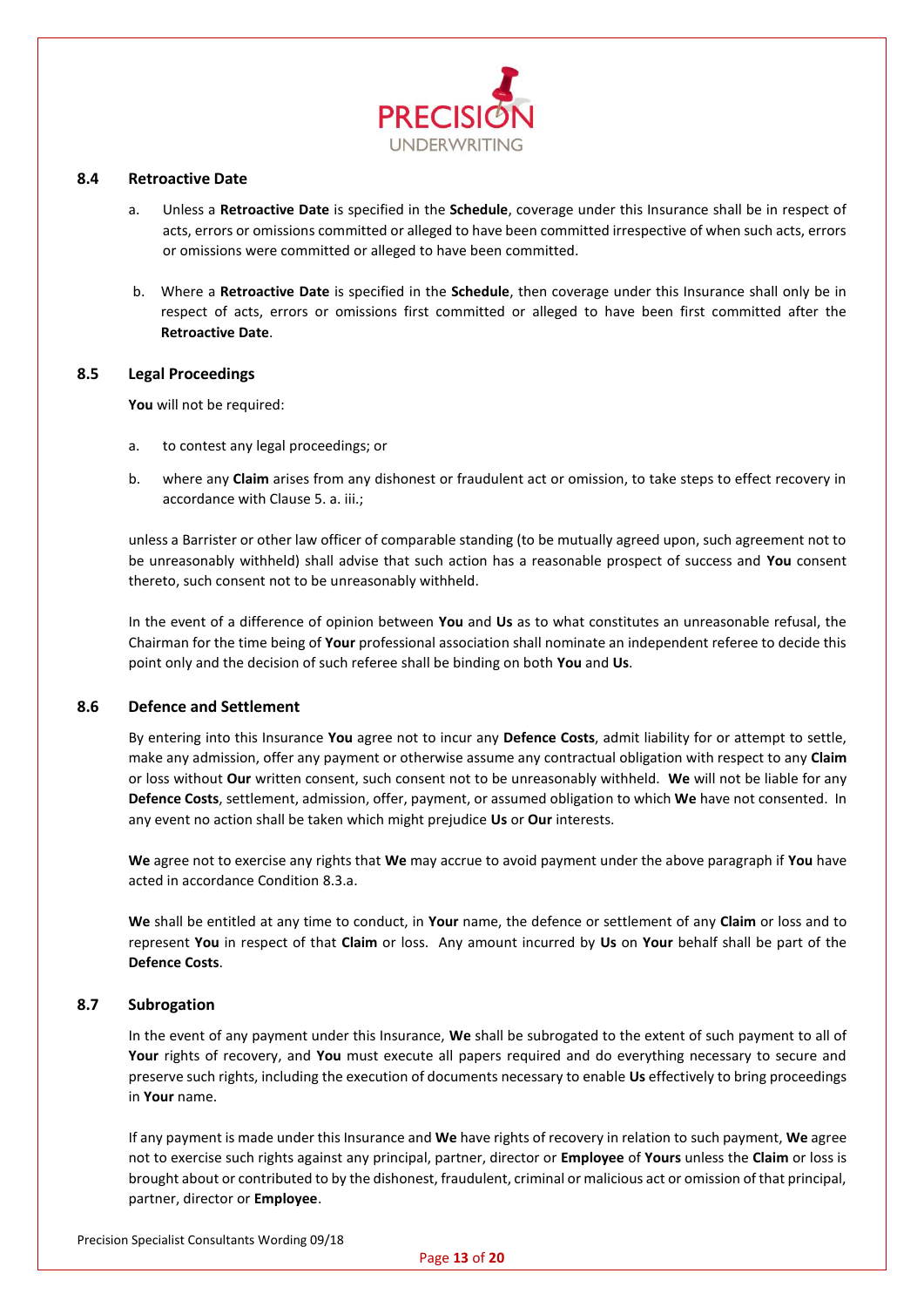

#### <span id="page-18-0"></span>**8.8 Combined Single Limit**

The **Limit of Indemnity** and the **Excess** apply to all parties covered under this Insurance jointly. If more than one party is named in the **Schedule**, the total amount that **We** will pay will not exceed the amount that **We** would be liable to pay to any one party.

#### <span id="page-18-1"></span>**8.9 Discharge of Liability**

**We** can fully and finally discharge **Our** liability to **You** for any **Claim** (save only for **Defence Costs** incurred prior to the date of the payment):

- a. either by paying the **Limit of Indemnity** to **You** less any sums already paid as damages or claimant's costs and expenses; or
- b. by paying a sum less than the **Limit of Indemnity** to **You** when a **Claim** can be settled for such lesser sum provided that:
	- i. the **Excess** is to be deducted from such payment;
	- ii. if either **You** or **We** so requests, no such payment shall be made unless a Barrister or a law officer of comparable standing (to be mutually agreed upon, such agreement not to be unreasonably withheld) shall advise that **You** might reasonably be held liable for at least that sum.

#### <span id="page-18-2"></span>**8.10 Disclaiming Liability**

If **We** disclaim liability to **You** for any **Claim** or **Defence Costs**, **You** shall be at liberty (without prejudice to **Your** claim for payment under this Insurance) to settle or compromise such **Claim** or incur **Defence Costs** or to submit to any judgement or arbitration award in respect thereof, and the sum payable by **You** in respect of any such settlement, compromise, judgement or arbitration award shall be accepted by **Us** as the amount payable by **Us** to **You** under the terms of this Insurance subject to **Our** liability being established by either mediation or arbitration as provided in Clause 8.11 below.

#### <span id="page-18-3"></span>**8.11 Disputes**

In the event of any dispute or difference arising under this Insurance, the dispute or difference will be referred to a mutually agreed Queen's Counsel for resolution.

If we cannot mutually agree on a Queen's Counsel then both **You** and **We** shall attempt, in good faith, to settle the dispute or difference by mediation on terms that **You** and **We** mutually agree.

Should mediation be unsuccessful, the dispute or difference shall be finally settled by the arbitration of a single arbitrator that **You** and **We** mutually chose or, if **You** and **We** cannot agree upon a single arbitrator, by the decision of two arbitrators (one to be appointed by **You** and one to be appointed by **Us**) and in the case of disagreement between the arbitrators, by the decision of an umpire who shall have been appointed in writing by the arbitrators before entering on the reference. The decision of the arbitration shall be final and binding on both **You** and **Us** and responsibility for the cost of the arbitration shall be allocated as decided by the arbitrator(s). The provisions of the Arbitration Acts shall apply to any such arbitration.

#### <span id="page-18-4"></span>**8.12 Law and Jurisdiction**

This insurance shall be governed by and construed in accordance with the laws of England and Wales and each party agrees to submit to the exclusive jurisdiction of the Courts of England.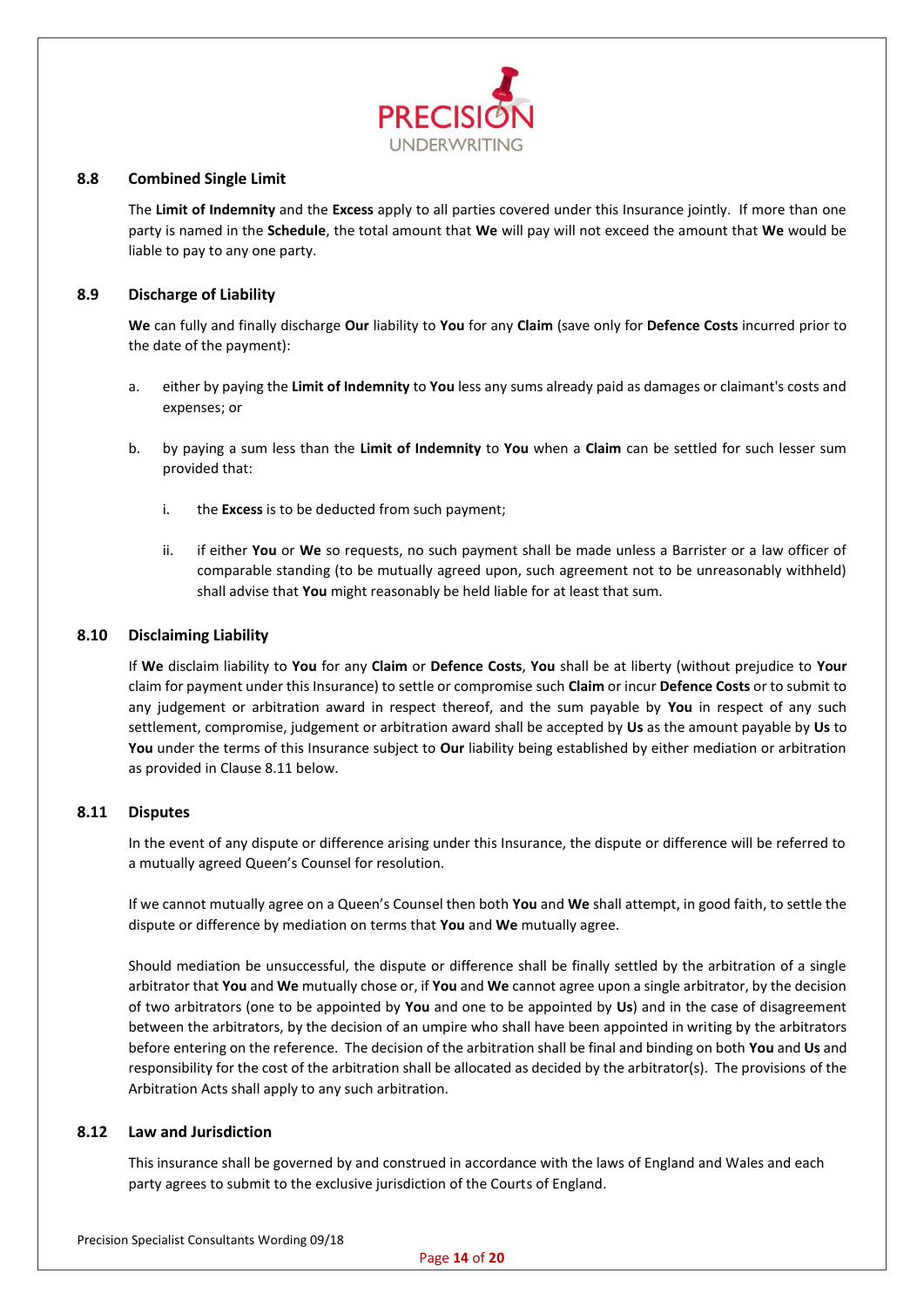

## <span id="page-19-0"></span>**8.13 Contracts (Right of Third Parties) Act**

Nothing in this Insurance confers or purports to confer on any third party any benefit or any right to enforce any term of this Insurance pursuant to the Contracts (Rights of Third Parties) Act 1999, other than as may already be available under the Third Parties (Rights Against Insurers) Act 2010.

#### <span id="page-19-1"></span>**8.14 Non-Disclosure**

If **You** fail to disclose information relevant to **Your** Policy or **You** make an incorrect statement to **Us** and **We** establish that this is either deliberate or reckless, **We** may terminate the Policy and refuse to pay all **Claims** and need not return any of the premium paid.

If **You** fail to disclose information relevant to **Your** Policy or **You** make an incorrect statement to **Us** that is not deliberate or reckless:

- a. if **We** would not have entered into the Policy at all, **We** may terminate the Policy and refuse all claims, but must return the premiums paid.
- b. if **We** would have entered into the **Policy**, but on different terms (other than terms relating to the premium), the Policy is to be treated as if it had been entered into on those different terms from the outset, if **We** so require
- c. if **We** would have entered into the Policy, but would have charged a higher premium, **We** may reduce proportionately the amount to be paid on a **Claim**.

If **You** are in doubt as to whether any information is relevant to **Our** assessment of **Your** risk **You** should disclose this information to **Us**.

## <span id="page-19-2"></span>**8.15 Fraudulent Claims**

- 1. If **You** or anyone on **Your** behalf makes a fraudulent **Claim** under this Policy, **We**:
- a. are not liable to pay the **Claim**, and
- b. may recover from **You** any sums **We** have paid by to **You** in respect of the **Claim**; and
- c. may by notice to **You** treat the Policy as having been terminated with effect from the time of the fraudulent act.
- 2. If **We** exercise our right under condition 8.15 (1c) above:
- a. **We** shall not be liable to **You** in respect of a relevant event occurring after the time of the fraudulent act. A relevant event is whatever gives rise to liability under the Policy (such as the occurrence of a Loss, the making of a **Claim**, or the notification of a potential **Claim**); and
- b. **We** need not return any of the premiums paid.
- 3. The exercise of any of those rights under condition 8.15 (2) above shall not affect the cover provided under the Policy for any other Insured Person.
- 4. Nothing in these clauses is intended to vary the position under the Insurance Act 2015.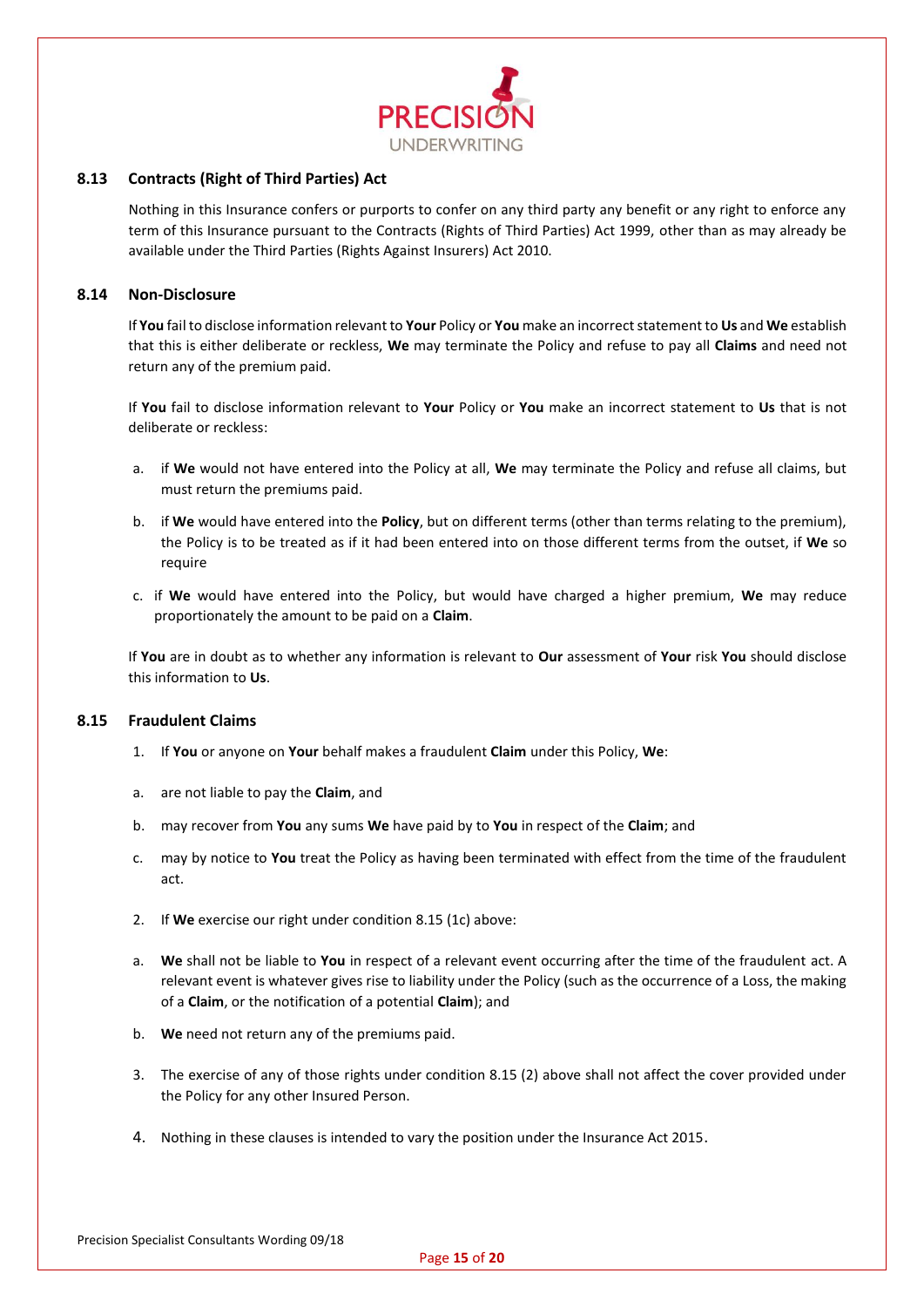

#### <span id="page-20-0"></span>**8.16 Allocation**

If both liability from a **Claim** or loss covered by this Insurance and liability for a **Claim** or loss not covered by this Insurance arises, either because:

- a. a **Claim** against **You** or a loss includes both covered and uncovered matters; or
- b. a **Claim** against **You** is made and others are a party to the proceedings or demand to which the **Claim** relates;

then both **You** and **We** shall use their best efforts to agree the allocation of such amount between covered loss and uncovered loss based on a fair and proper assessment of the relative legal and financial exposures.

If **You** and **We** are unable to agree any allocation, it shall be referred for determination in accordance with the terms of Clause 8.11 - Disputes.

Any allocation of **Defence Costs** on account of a **Claim** which is negotiated or determined in accordance with this Clause 8.16 above shall be applied retrospectively to all **Defence Costs** on account of such **Claim**.

#### <span id="page-20-1"></span>**8.17 Related Claims**

If during the **Period of Insurance** a **Claim** is made or a circumstance is notified in accordance with the requirements of this Insurance any **Related Claim** made after expiry of the **Period of Insurance** will be accepted by **Us** as having been:

- a. made at the same time as the notified **Claim** was made or the relevant circumstance was notified, and
- b. notified at the same time as the notified **Claim** or circumstance.

All **Related Claims** shall be deemed to be one single **Claim** and deemed to be made at the date of the first **Claim** of the series or at the first circumstance notified, whichever is first.

#### <span id="page-20-2"></span>**8.18 Innocent Insured**

Whenever coverage under this Insurance would be excluded, suspended or lost:

- a. because of any exclusion relating to criminal, dishonest, fraudulent or malicious errors or omissions by any party insured under this Insurance, and with respect to which any other party insured under this Insurance did not personally participate or personally acquiesce or remain passive after having personal knowledge thereof, or
- c. because of non-compliance with any condition relating to the giving of notice to **Us** with respect to which any other party insured under this Insurance shall be in default solely because of the failure to give such notice or concealment of such failure by one or more party insured under this Insurance responsible for the loss otherwise insured against hereunder.

then **We** agree that such coverage as would otherwise be afforded under this Insurance shall cover and be paid with respect to those parties insured under this Insurance who did not personally commit or personally participate in committing or personally acquiesce in or remain passive after having personal knowledge of (a) one or more of the errors or omissions described in any such exclusion; or (b) such failure to give notice.

#### <span id="page-20-3"></span>**8.19 Assignment**

This Insurance and any rights under or in respect of it cannot be assigned by **You** without **Our** prior written consent.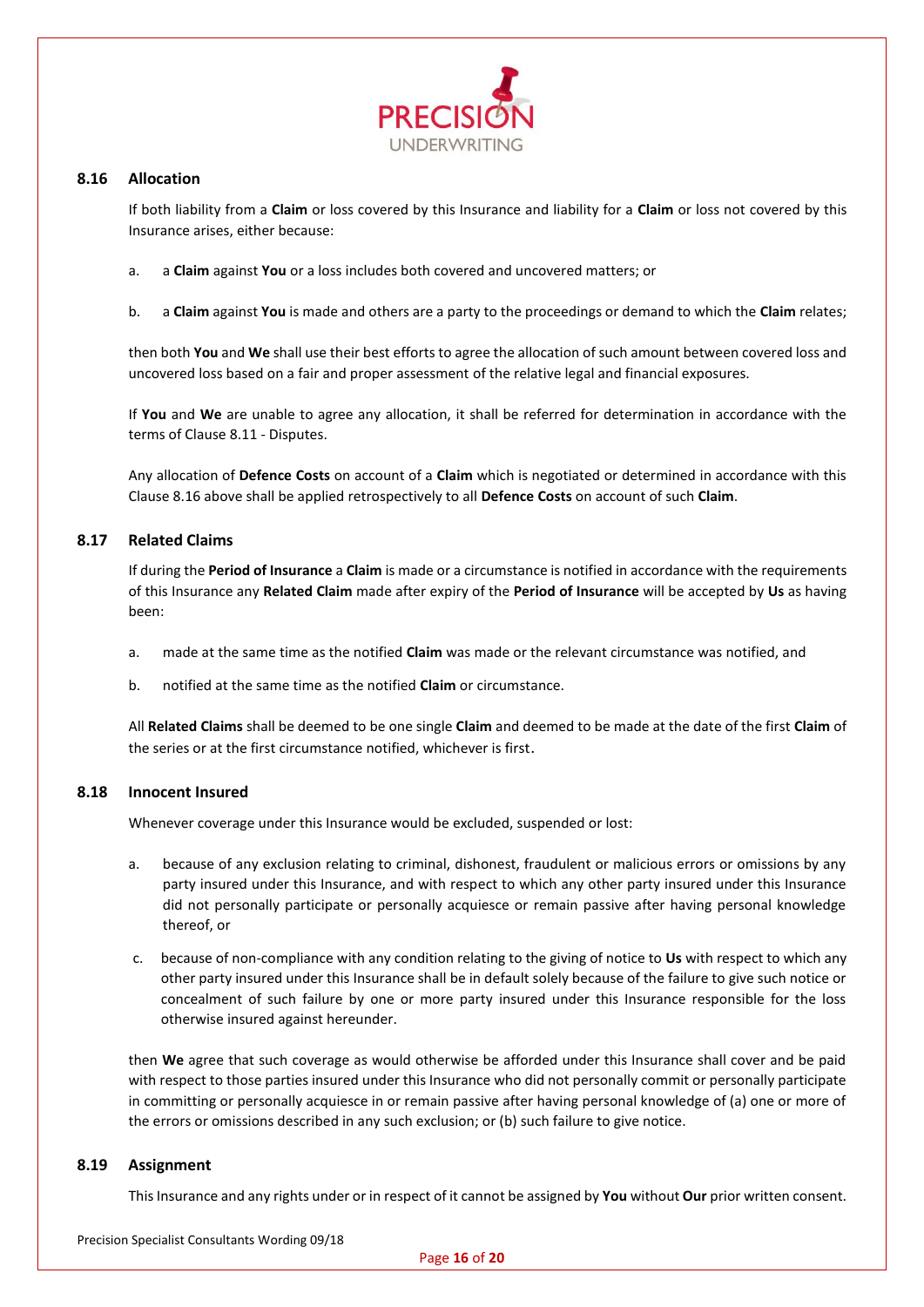

#### <span id="page-21-0"></span>**8.20 Termination/Cancellation**

This policy may be cancelled as follows:

- a. by **Us** for non-payment of premium;
- b. by **You** immediately upon **Our** receipt of written notice. In such case, **We** shall refund any unearned premium calculated at pro-rata of the annual premium except in the event of a circumstance or **Claim** having been notified prior to the date of cancellation whereby no refund in premium shall be due;
- c. by **Us** following the issue of written notice to the principal address specified in the **Schedule**. Cancellation shall apply 30 days following the issue of such notice.

#### <span id="page-21-1"></span>**8.21 Change of Control**

**We** will not be liable to make any payment or to provide any services in connection with any **Claim** arising out of, based upon or attributable to a **Wrongful Act** committed after the occurrence of a **Transaction**.

If during the **Period of Insurance** an administrator, liquidator or receiver is appointed to a **Subsidiary**, then the cover provided under this Insurance with respect to such **Subsidiary** is amended to apply only to **Wrongful Acts** committed prior to the date of such appointment.

#### <span id="page-21-2"></span>**8.22 Policy Administration**

The party first named in the **Schedule** as the Insured shall act on behalf of each and every one of **You** with respect to:

- a. negotiating the terms and conditions of and binding cover; and
- b. the exercise of all of **Your** rights under this Insurance; and
- c. all notices; and
- d. premiums; and
- e. endorsements to this Insurance; and
- f. dispute resolution; and
- g. the receipt of all amounts payable to **You** by **Us** under this Insurance.

#### <span id="page-21-3"></span>**8.23 Plurals, Headings and Titles**

The descriptions in the headings and titles of this Insurance are solely for reference and convenience and do not lend any meaning to this contract. Words and expressions in the singular shall include the plural and vice versa. In this Insurance, words in bold have special meaning and are defined. Words that are not specifically defined in this Insurance have the meaning normally attributed to them.

#### <span id="page-21-4"></span>**8.24 Sanctions**

This Insurance does not provide any cover or benefit for any business or activity to the extent that:

- (i) such cover or benefit; and/or
- (ii) such business or activity;

would violate any applicable economic or trade sanction law or regulations of the UN and/or the EU/EEA and/or the USA and/or any other applicable national economic or trade sanction law or regulations.

Precision Specialist Consultants Wording 09/18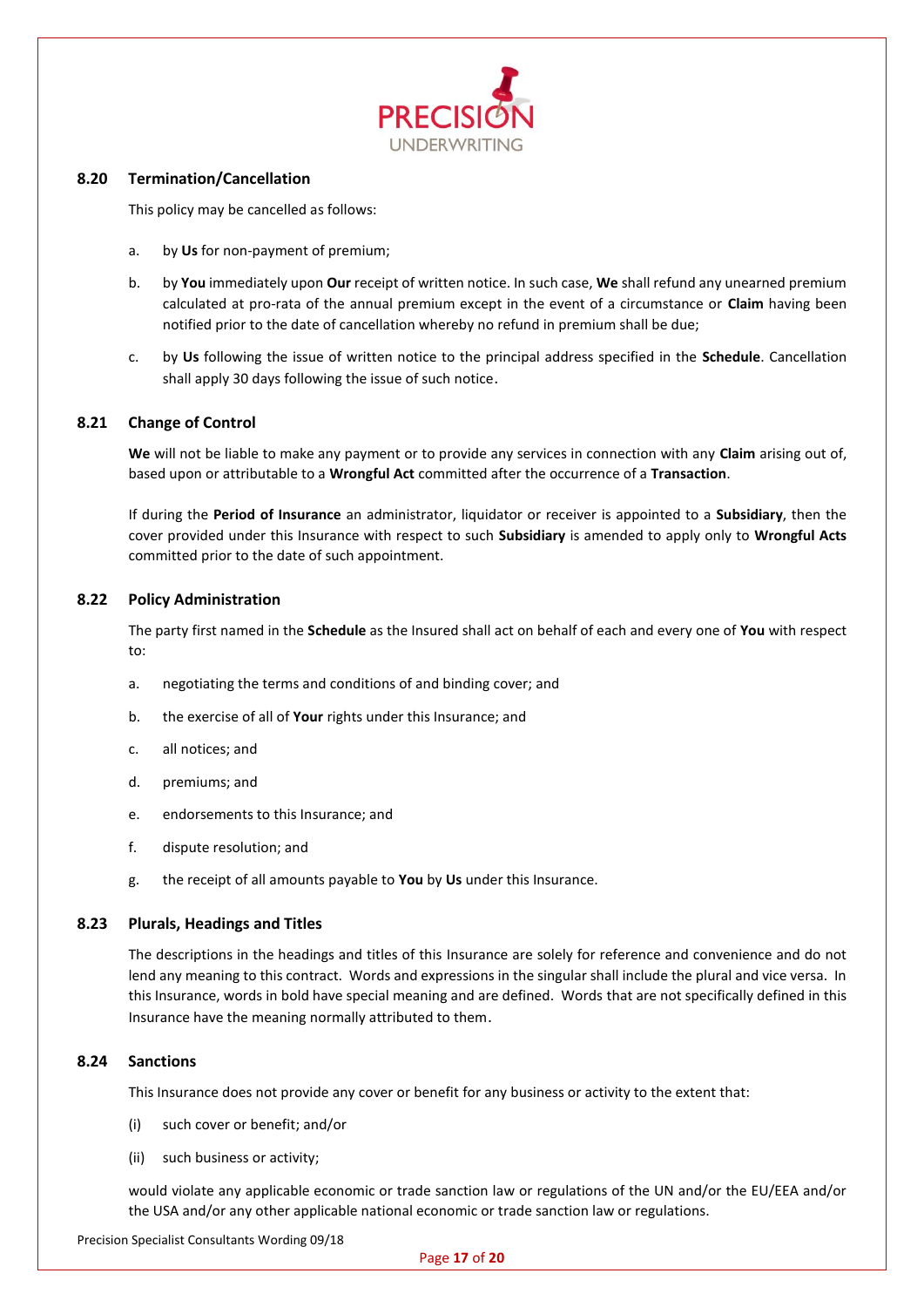

#### <span id="page-22-0"></span>**8.25 Complaints Procedure**

**We** are committed to providing a first class service at all times.

If at any time there are questions or concerns regarding this Policy or the handling of a claim, **You** should in the first instance refer to your insurance broker or intermediary, if any. If **Your** problem cannot be resolved, any question or complaint should then be addressed to:

Precision Underwriting (UK) Limited Harrogate Business Centre Hookstone Avenue Harrogate HG2 8ER

**T:** +44 (0) 1423 876324 **E:** [info@precisionunderwriting.co.uk](mailto:info@precisionunderwriting.co.uk)

In the event that a complaint is not resolved to **Your** satisfaction or if **You** wish to pursue matters further, **You** can refer the matter to:

Compliance Officer AXIS Specialty Europe SE Plantation Place South 60 Great Tower Street London EC3R 5AZ

Complaints that cannot be resolved by the Complaints Officer may, where eligible, be referred to the Financial Ombudsman Service to review the case.

The address is:

Financial Ombudsman Service Exchange Tower London E14 9SR

- **T:** 0800 023 4567 (for landline users) 0300 123 9123 (for mobile users)
- **W:** [www.financial-ombudsman.orq.uk](http://www.financial-ombudsman.orq.uk/)
- **E:** complaint.info@financial-ombudsman.org.uk

The Financial Ombudsman's Service decision is binding upon **Us** but **You** are free to reject it without affecting **Your** legal rights.

#### <span id="page-22-1"></span>**8.26 Compensation**

The Financial Services Compensation Scheme (FSCS) provides compensation in case any Insurer goes out of business or into liquidation and is unable to meet any valid claims against its policies**. You** may be entitled to compensation if **We** cannot meet **Our** obligations, depending on the circumstances of the claim. Further information about the compensation scheme can be obtained from FSCS.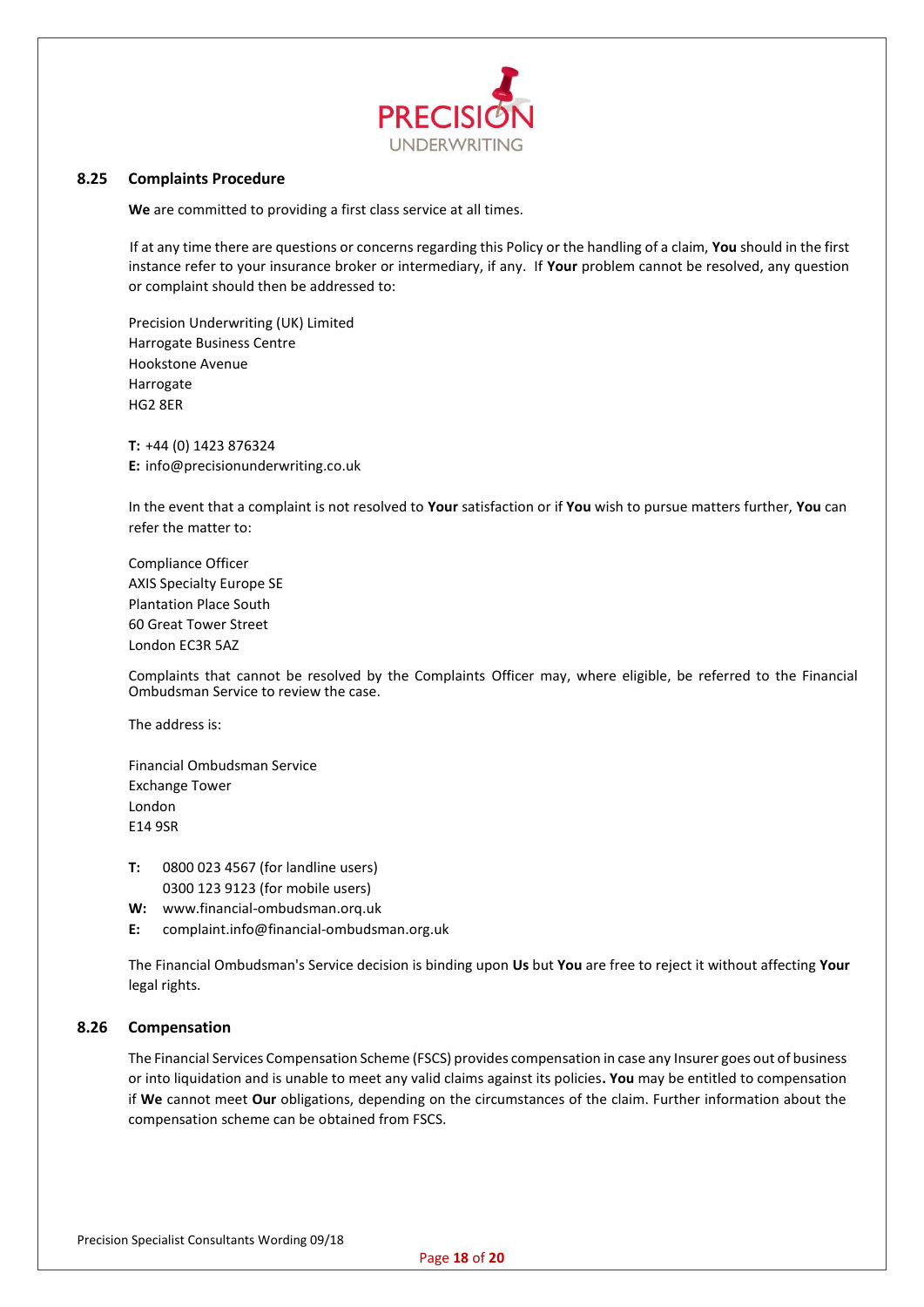

#### <span id="page-23-0"></span>**8.27 Premium Payment**

**You** undertake that the premium shall be paid to **Us** within 30 days of inception of this Insurance (or, in respect of instalment premiums, when they are due). Where such premium has resulted from a mid-term amendment to this Insurance, the premium payment date shall be deemed to be 30 days from the point of **Our** acceptance of the amendment. **You** shall have the burden of establishing that such payment has been made.

If the premium due under this Insurance has not been paid to **Us** by the 30th day from inception of this Insurance (and, in respect of instalment premiums and mid-term amendment premiums, by the date they are due) **We** shall have the right to cancel this Insurance by notifying **You** in writing direct or via **Your** insurance broker as appropriate. In the event of cancellation by **Us** pursuant to this clause, premium is due to **Us** on a pro-rata basis for the period that **We** were on risk but the full premium is due to **Us** in the event that prior to the date of termination a **Claim** is made, or a circumstance is notified in accordance with the requirements of this Insurance.

It is agreed that **We** shall give not less than 7 days prior notice of cancellation under this clause to **You** in writing direct or via **Your** insurance broker as appropriate. If the premium due is paid in full to **Us** before the notice period expires, notice of cancellation shall automatically be revoked. If not this Insurance shall automatically terminate and be of no effect at the end of the notice period.

#### <span id="page-23-1"></span>**8.28 Data Protection**

Please visit www.precisionunderwriting.co.uk for further information about how and when **We** process **Your** personal information under **Our** full Privacy Policy.

#### **How we Use Your Information**

The personal information, provided by **You**, is collected by or on behalf the Insurer and may be used by **Us**, **Our** employees, agents and service providers acting under **Our** instruction for the purposes of insurance administration, underwriting, claims handling, for research or for statistical purposes.

**We** may process **Your** information for a number of different purposes. For each purpose **We** must have a legal ground for such processing. When the information that **We** process is classed as "sensitive personal information", We must have a specific additional legal ground for such processing.

Generally, **We** will rely on the following legal grounds:

- It is necessary for **Us** to process **Your** personal information to provide **Your** insurance policy and services. **We** will rely on this for activities such as assessing **Your** application, managing **Your** insurance policy, handling claims and providing other services to **You**.
- **We** have an appropriate business need to process **Your** personal information and such business need does not cause harm to **You**. **We** will rely on this for activities such as maintaining **Our** business records and developing, improving **Our** products and services.
- **We** have a legal or regulatory obligation to use such personal information.
- **We** need to use such personal information to establish, exercise or defend **Our** legal rights.
- **You** have provided **Your** consent to **Our** use of **Your** personal information, including sensitive personal information.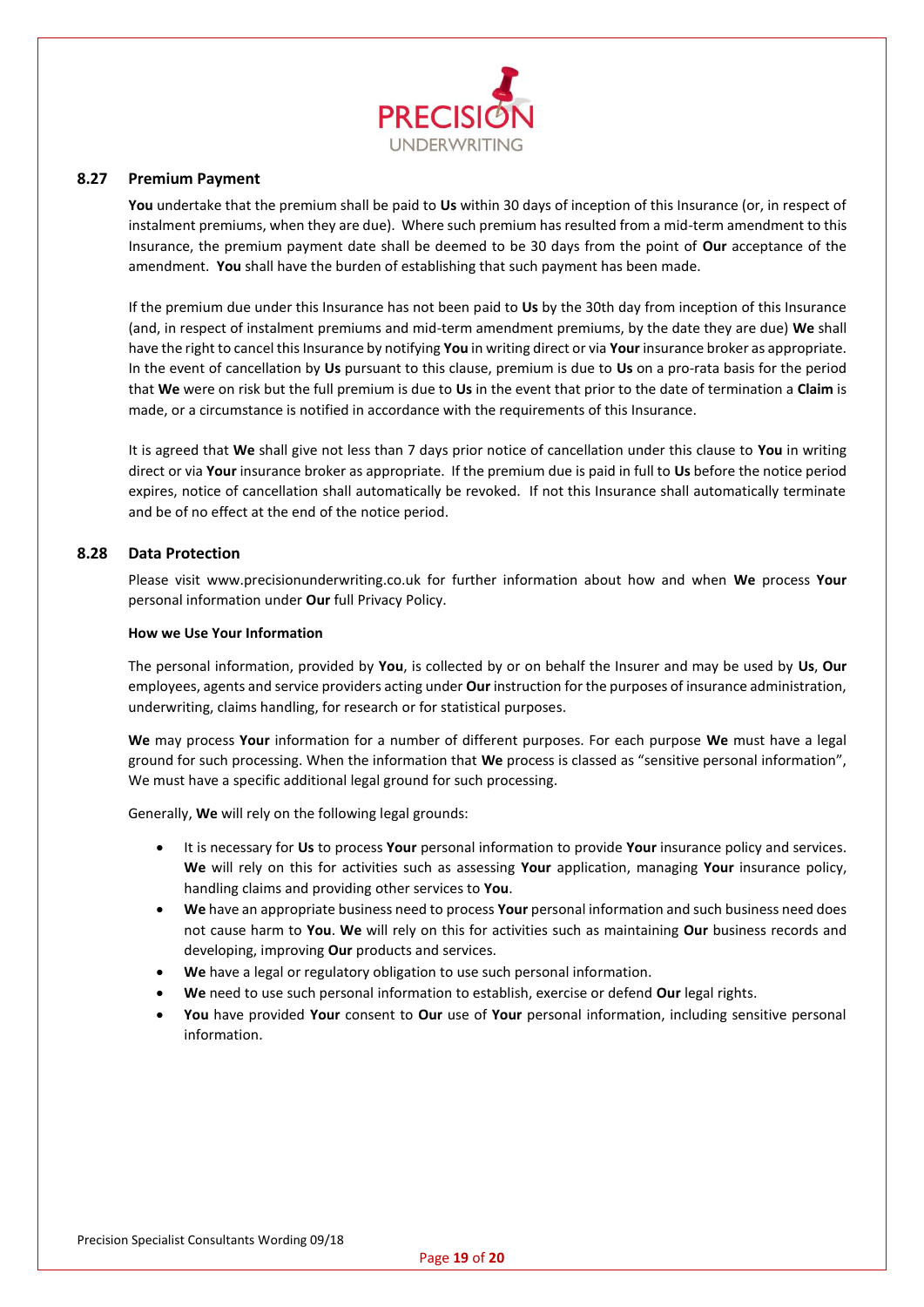

#### **How We Share Your Information**

In order to sell, manage and provide **Our** products and services, prevent fraud and comply with legal and regulatory requirements, **We** may need to share Your information with the following third parties, including:

- Reinsurers, Regulators and Authorised/Statutory Bodies
- Credit reference agencies
- Fraud prevention agencies
- Crime prevention agencies, including the police
- Suppliers carrying out a service on **Our**, or **Your** behalf
- Product providers where **You've** opted to buy additional cover
- Other insurers, business partners and agents
- Other companies within the Precision Insurance Group

#### **Marketing**

**We** will not use **Your** information or pass it on to any other person for the purposes of marketing further products or services to **You** unless **You** have consented to this.

#### **Fraud Prevention and Detection**

In order to prevent or detect fraud and money laundering **We** will check **Your** details with various fraud prevention agencies, who may record a search. Searches may also be made against other insurers' databases. If fraud is suspected, information will be shared with those insurers. Other users of the fraud prevention agencies may use this information in their own decision making processes.

**We** may also conduct credit reference checks in certain circumstances. **You** can find further details in **Our** full Privacy Policy explaining how the information held by fraud prevention agencies may be used or in which circumstances **We** conduct credit reference checks and how these checks might affect **Your** credit rating

#### **Automated Decisions**

**We** may use automated tools with decision making to assess **Your** application for insurance and for claims handling processes, such as price rating tools, flood, theft and subsidence area checks and credit checks.

These automated decisions will produce a result on whether We are able to offer insurance, the appropriate price for **Your** policy or whether **We** can accept **Your** claim. If **You** object to an automated decision, **We** may not be able to offer **You** an insurance quotation or renewal.

#### **How to Contact Us**

Please contact **Us** if **You** have any questions about **Our** privacy policy or the information **We** hold about **You** by writing to The Managing Director, Precision Underwriting (UK) Limited, Harrogate Business Centre, Hookstone Avenue, Harrogate HG2 8ER or by email to info@precisionunderwriting.co.uk.